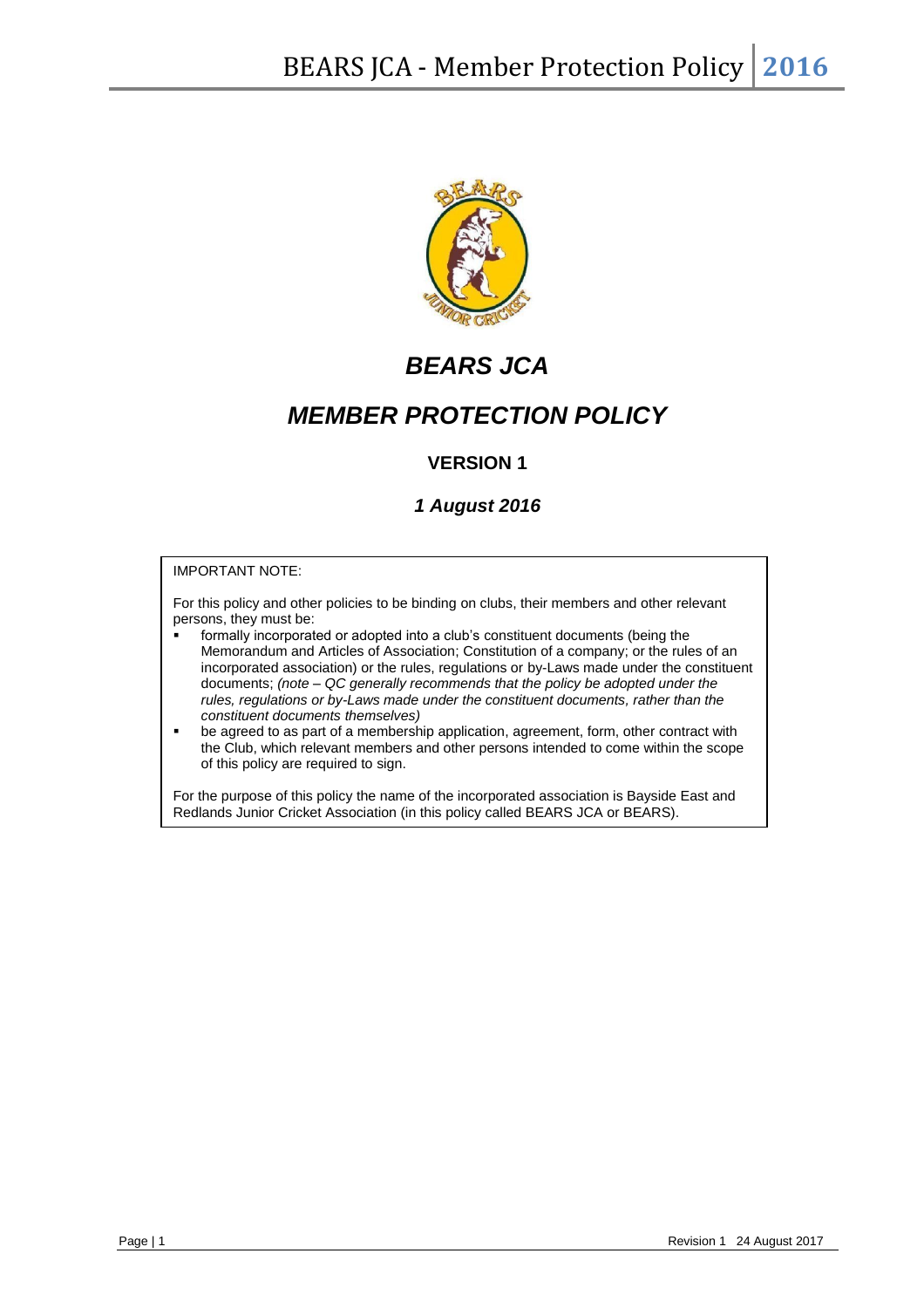### **CONTENTS**

| <b>POLICY</b>  |                                         |   |
|----------------|-----------------------------------------|---|
| 1.             | Introduction                            | 3 |
| 2.             | Purpose of Our Policy                   | 3 |
| 3.             | Who Our Policy Applies To               | 3 |
| 4.             | <b>Extent of Our Policy</b>             | 3 |
| 5.             | <b>Club Responsibilities</b>            | 3 |
| 6.             | Individual Responsibilities             | 4 |
| 7 <sub>1</sub> | <b>Protection of Children</b>           | 4 |
|                | 7.1 Child Protection                    | 4 |
|                | 7.2 Supervision                         | 5 |
|                | 7.3 Transportation                      | 5 |
|                | 7.4 Taking Images of Children           | 5 |
| 8.             | Discrimination, Harassment and Bullying | 6 |
| 9.             | Inclusive Practices                     | 6 |
| 10.            | <b>Responding to Complaints</b>         | 6 |
|                | 10.1 Complaints                         | 6 |
|                | 10.2 Complaint Handling Process         | 6 |
|                | 10.3 Disciplinary Measures              |   |

#### **Attachment 1: Employment screening / working with children check requirements**

- 1A Volunteer/employment screening/working with children requirements
- 1B Member Protection Declaration
- 1C Working with Children Check Requirements

#### **Attachment 2: Codes of Behaviour**

- **Attachment 3: Duty Statements**
- **Attachment 4: Procedure for handing allegations of child abuse**
- **Attachment 5: Reporting Requirements and Documents**

**Attachment 6: Child and Youth Risk Management Strategy Checklist**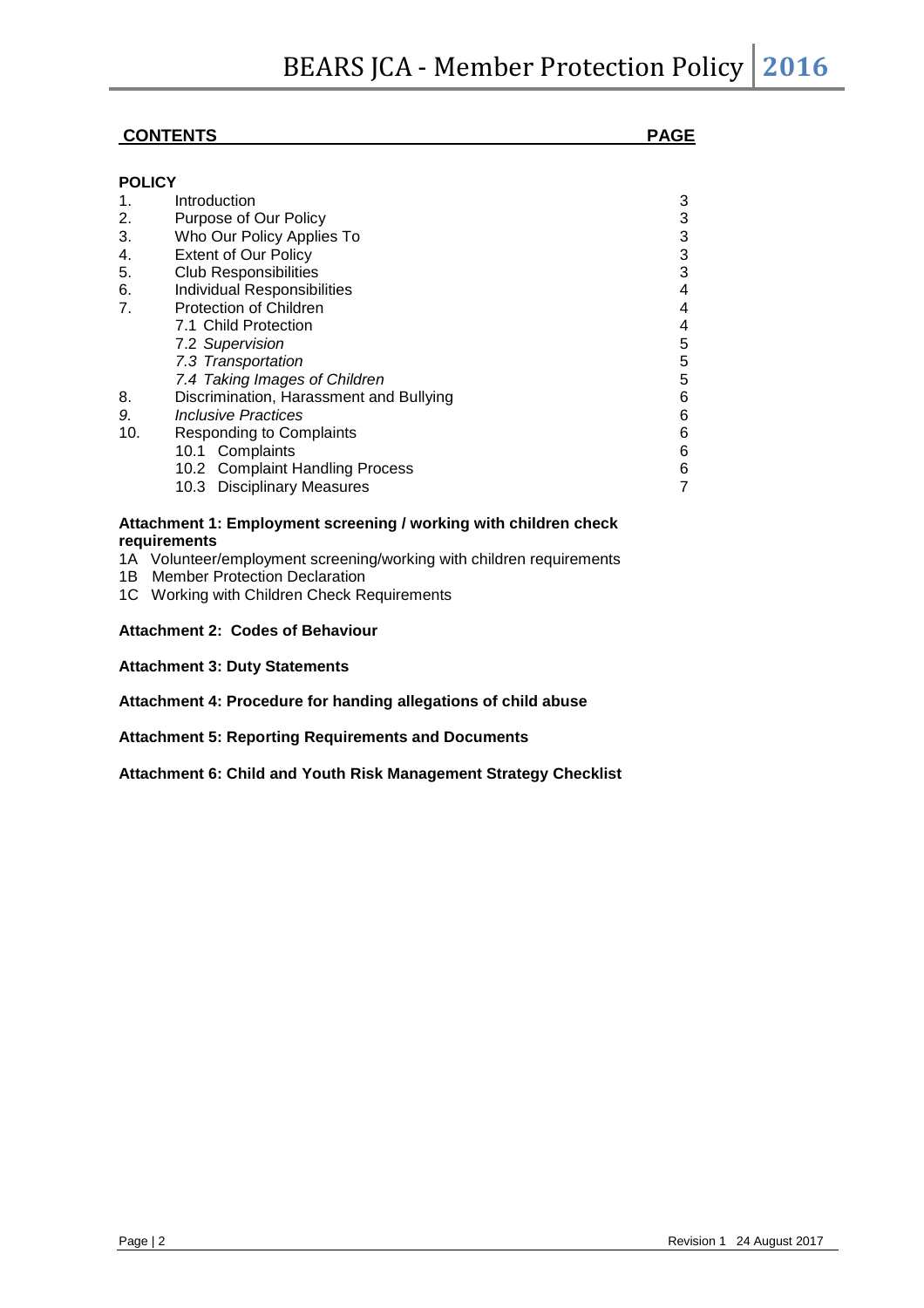# *BEARS MEMBER PROTECTION POLICY*

#### **1. Introduction**

#### **2. Purpose of Our Policy**

The main objective of the BEARS ("our", "us" or "we") Member Protection Policy ("policy") is to maintain responsible behaviour and the making of informed decisions by members and other participants in this club. It outlines our commitment to a person's right to be treated with respect and dignity, and to be safe and protected from discrimination, harassment and abuse. Our policy informs everyone involved in our club of his or her legal and ethical rights and responsibilities and the standards of behaviour that are expected of them. It also covers the care and protection of children participating in our club's activities.

*\_\_\_\_\_\_\_\_\_\_\_\_\_\_\_\_\_\_\_\_\_\_\_\_\_\_\_\_\_\_\_\_\_\_\_\_\_\_\_\_\_\_\_\_\_\_\_\_\_\_\_\_\_\_\_\_\_\_\_*

#### **3. To Whom Our Policy Applies**

This policy applies to everyone involved in the activities of BEARS whether they are in a paid or unpaid/voluntary capacity and including:

- club committee members, administrators and other club officials;
- coaches and assistant coaches and other personnel participating in events and activities, including camps and training sessions;
- support personnel, including managers, physiotherapists, psychologists, masseurs, sport trainers and others;
- referees, umpires and other officials;
- athletes;
- members, including any life members;
- parents, guardians and caregivers; and
- spectators.

#### • **4. Extent of Our Policy**

Our policy covers all matters directly and indirectly related to the BEARS and its activities. In particular, the policy governs unfair selection decisions and actions, breaches of our code of behaviour and behaviour that occurs at training sessions, in the club rooms, at social events organised or sanctioned by the club (or our sport), and on away and overnight trips. It also covers private behaviour where that behaviour brings our club or sport into disrepute or there is suspicion of harm towards a child or young person.

#### **5. Club Responsibilities**

We will:

- adopt, implement and comply with this policy;
- ensure that this policy is enforceable;
- publish, distribute and promote this policy and the consequences of any breaches of this policy;
- promote and model appropriate standards of behaviour at all times;
- deal with any complaints made under this policy in an appropriate manner:
- deal with any breaches of this policy in an appropriate manner;
- recognise and enforce any penalty imposed under this policy;
- ensure that a copy of this policy is available or accessible to all people and organisations to whom this policy applies;
- **•** review this policy every 12-18 months; and
- seek advice from and refer serious issues to Queensland Cricket.

Serious issues include unlawful behaviour that involves or could lead to significant harm and includes criminal behaviour (e.g. physical assault, sexual assault, child abuse) and any other issues that our state or national bodies request to be referred to them.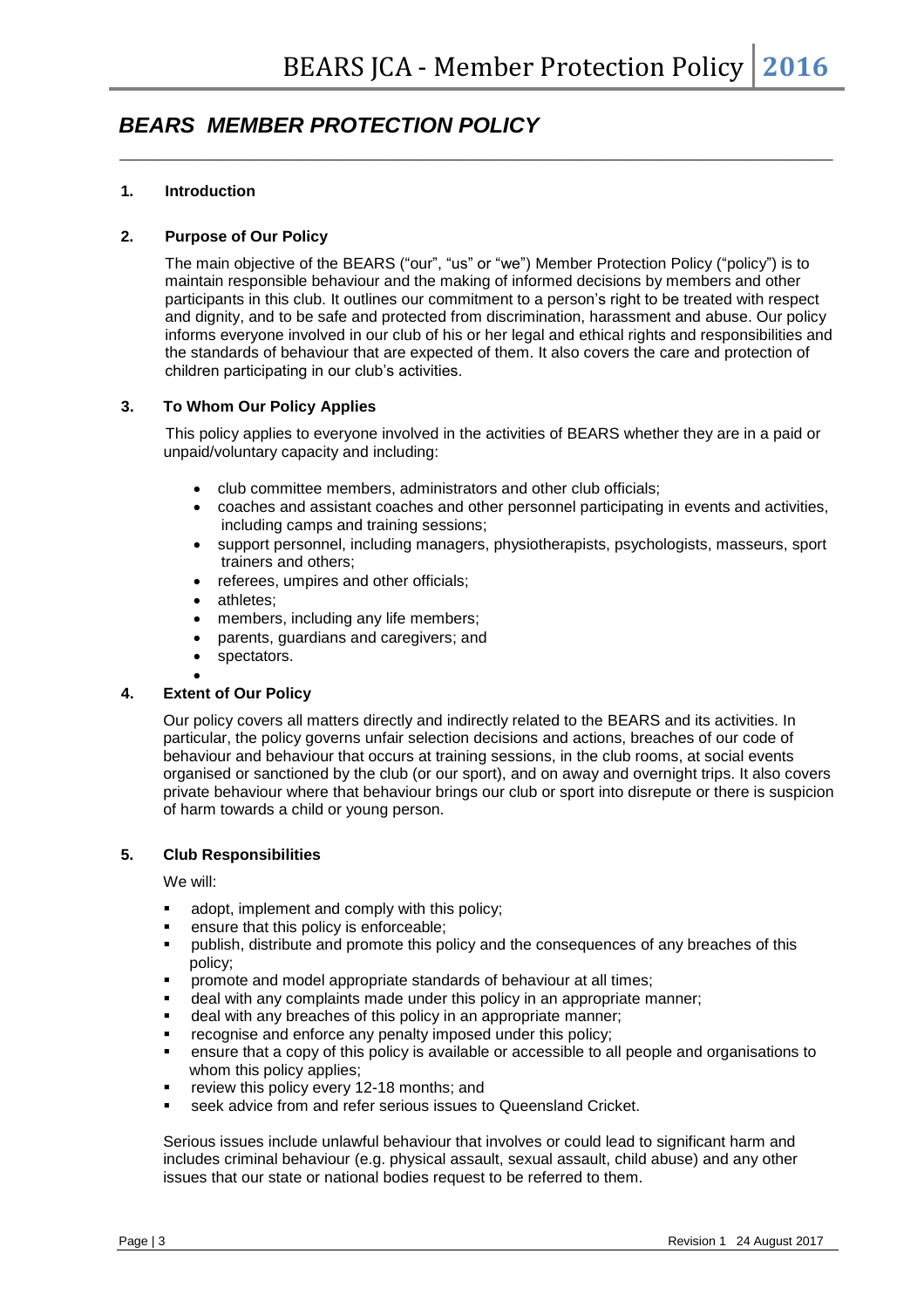#### **6. Individual Responsibilities**

Everyone associated with our club must:

- make themselves aware of the contents of this policy;
- comply with all relevant provisions of this policy, including the standards of behaviour outlined in this policy;
- consent to the screening requirements set out in this policy, and any state or territory Working with Children checks if the person holds or applies for a role that involves regular unsupervised contact with a child or young person under the age of 18, or where otherwise required by law:
- treat other people with respect:
- always place the safety and welfare of children above other considerations;
- be responsible and accountable for their behaviour; and
- follow the guidelines outlined in this policy if they wish to make a complaint or report a concern about possible child abuse, discrimination, harassment, bullying or other inappropriate behaviour; and
- comply with any decisions and/or disciplinary measures imposed under this policy.

#### **7. Protection of Children**

#### **7.1 Child Protection**

BEARS is committed to the safety and wellbeing of children and young people who participate in our clubs activities or use our services. We support the rights of the child and will act at all times to ensure that a child safe environment is maintained. We also support the rights and wellbeing of our staff and volunteers and encourage their active participation in building and maintaining a secure and safe environment for all participants.

BEARS acknowledges the valuable contribution made by our volunteers, members and staff. We encourage their active participating in providing a safe, fair and inclusive environment for all participants.

#### **7.1.1: Identifying and Analysing Risks of Harm**

BEARS will develop and implement a risk management strategy, contained in attachment 6, which includes a review of our existing child protection practices, to determine how child-safe our organisation is and to identify any additional steps we can take to minimise and prevent the risk of harm to children because of the action of an employee, volunteer or another person.

#### **7.1.2: Developing Codes of Conduct for Adults and Children**

We will develop and promote a code of conduct that specifies standards of conduct and care we expect of adults when they deal and interact with children, particularly those in our care. We will also implement a code of conduct to promote appropriate behaviour between children.

The codes will clearly describe professional boundaries, ethical behaviour and unacceptable behaviour. (See Attachment 2)

#### **7.1.3: Choosing Suitable Employees and Volunteers**

BEARS will ensure that the organisation takes all reasonable steps to ensure that it engages the most suitable and appropriate people to work with children, especially those in positions that involve regular unsupervised contact with children. This may be achieved using a range of screening measures. Such measures will aim to minimise the likelihood of engaging (or retaining) people who are unsuitable to work with children.

BEARS will ensure that Working with Children Checks and criminal history assessments are conducted for employees and volunteers working with children, where an assessment is required by law. If a criminal history report is obtained as part of the screening process, the BEARS will ensure that the criminal history information is dealt with confidentially and in accordance with relevant legal requirements. (See Attachment 1.3)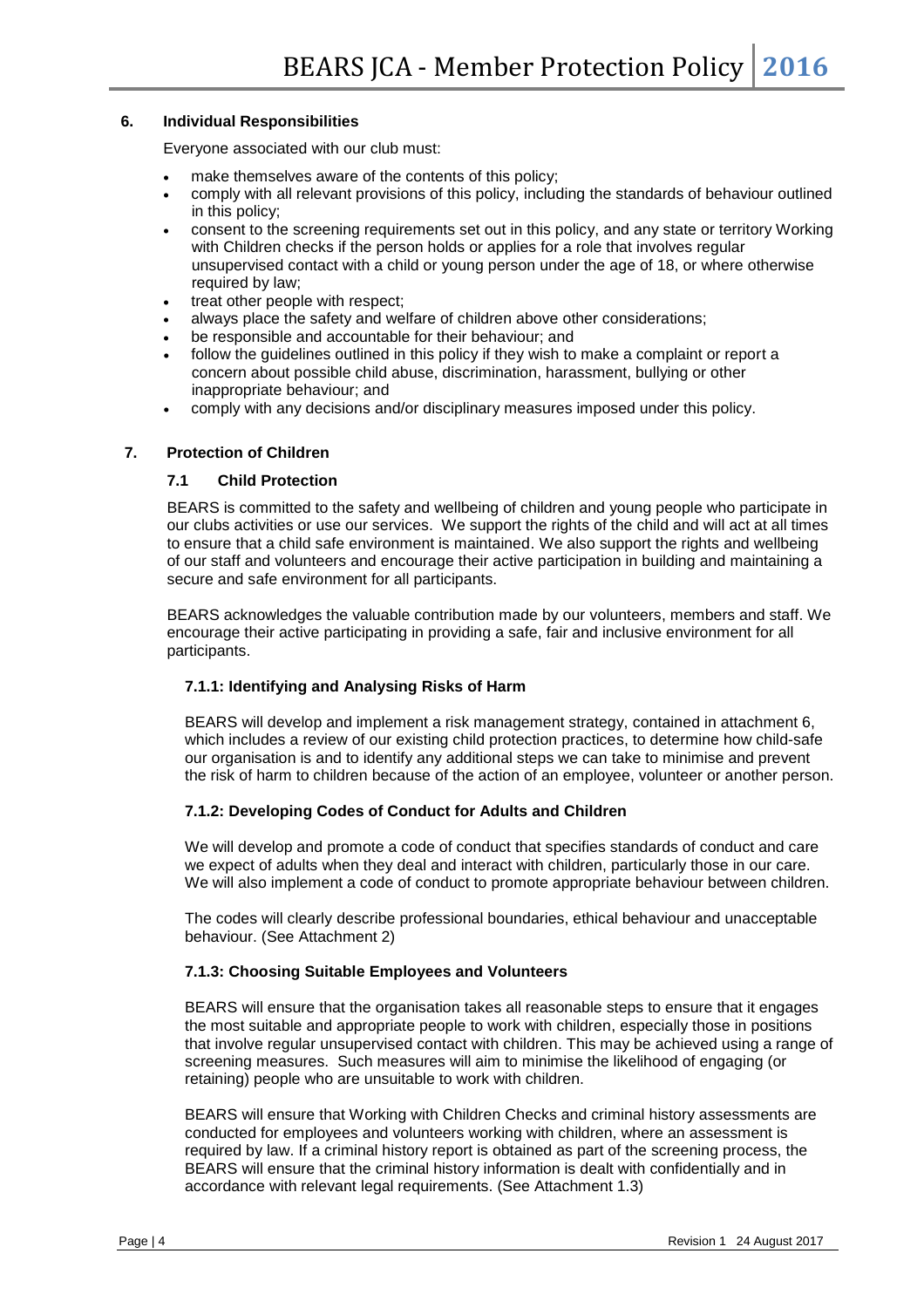#### Reference:

<http://www.bluecard.qld.gov.au/risk-management.> html - 'employee register xls.

#### **7.1.4: Support, Train, Supervise and Enhance Performance**

The BEARS will ensure that all our employees and volunteers who work with children have ongoing supervision; support and training. Our goal is to develop their skills and capacity and to enhance their performance so we can maintain a child-safe environment in our club.

#### **7.1.5: Empower and Promote the Participation of Children In Decision-Making And Service Development**

BEARS will promote the involvement and participation of children and young people in developing and maintaining a child-safe environment in our club.

#### **7.1.6: Report and Respond Appropriately to Suspected Abuse and Neglect**

BEARS will ensure that employees and volunteers are able to identify and respond appropriately to children at risk of harm and that they are aware of their responsibilities under state laws to make a report if they suspect on reasonable ground that a child has been, or is being, abused or neglected (See Attachment 4).

In addition to any legal obligations, if any person believes that another person or organisation bound by this policy is acting inappropriately towards a child or is in breach of this policy they may make an internal complaint.

Please refer to our complaints procedure in section 10 of this policy. Any person who believes a child is in immediate danger or in a life threatening situation, should contact the police immediately.

#### **7.2 Supervision**

We endeavour to provide an appropriate level of supervision at all times. If a member finds a child under the age of [18] is unsupervised, if possible they should assume responsibility for the child's safety until the child's parent/guardian or supervisor is located.

For reasons of courtesy and safety, parents must collect their children on time. If it appears a member will be left alone with just one child at the end of any club activity, they will ask another member to stay until the child is collected*.*

#### **7.3 Transportation**

Parents and or guardians are responsible for organising the transportation of their children to and from club activities (e.g. training and games).

#### **7.4 Taking Images of Children**

Images of children cannot be used inappropriately or illegally. We require that members, wherever possible, obtain permission from a child's parent or guardian before taking an image of a child that is not their own. We will also make sure that the parent or guardian understands how the image will be used.

When using a photo of a child, we will not name or identify the child or publish personal information, such as residential address, email address or telephone number, without the consent of the child's parent or guardian. We will not provide information about a child's hobbies, interests, school or the like, as this can be used by paedophiles or other persons to "groom" a child.

We will only use images of children that are relevant to our club's activities and we will ensure that they are suitably clothed in a manner that promotes our club. We will seek permission from a child's parent or guardian before using their images.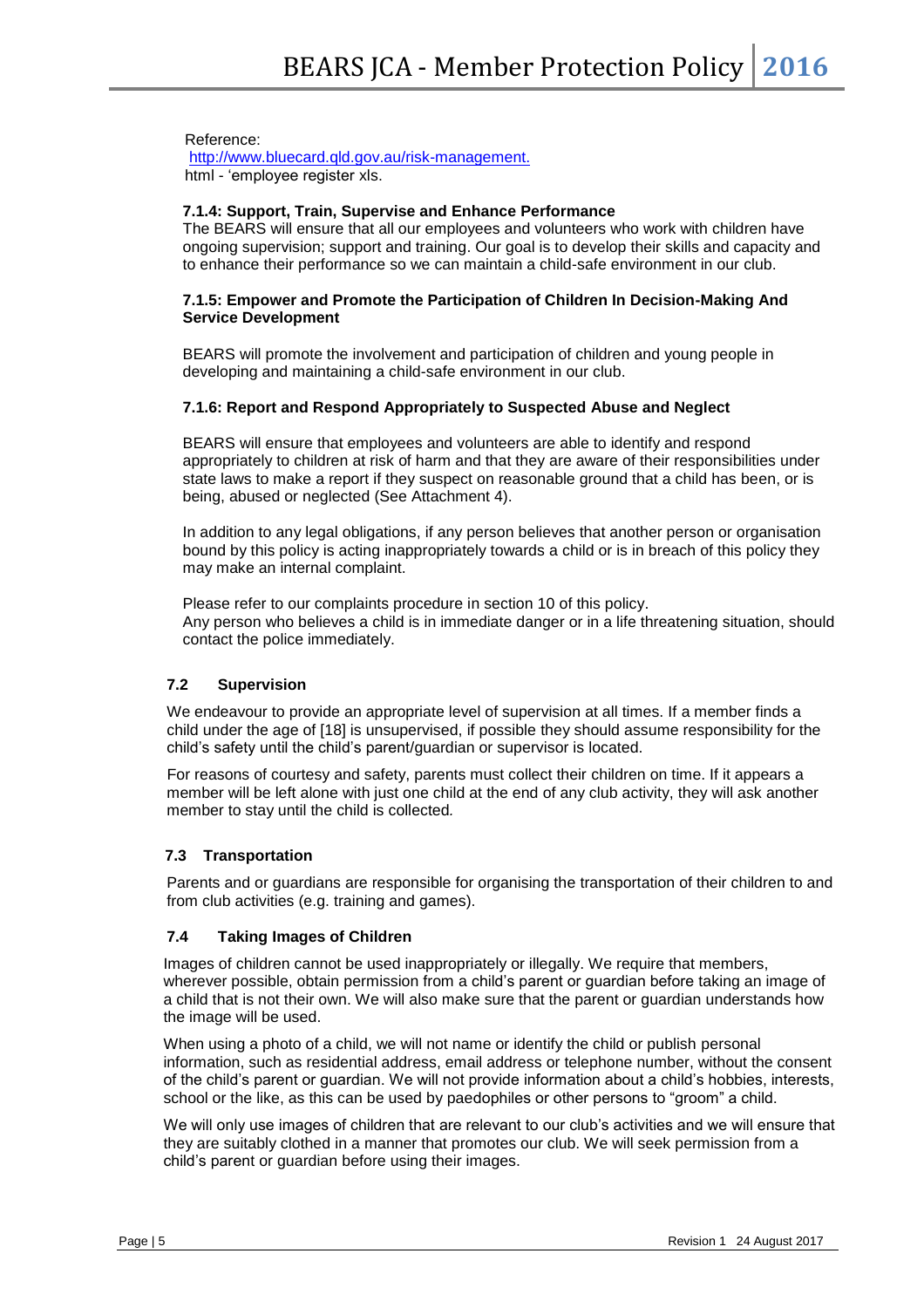#### **8. Discrimination, Harassment and Bullying**

Our club is committed to providing an environment in which people are treated fairly and equitably and that is, as far as practicable, free from all forms of discrimination, harassment and bullying.

We recognise that people may not be able to enjoy themselves or perform at their best if they are treated unfairly, discriminated against, harassed or bullied.

We expect all members to abide by the BEARS, Queensland Cricket and Cricket Australia Codes of Behaviour.

#### **9.****Inclusive practices**

Our club is welcoming and we will seek to include members from all areas of our community*.* 

#### **10. Responding to Complaints**

References:

- a) BEARS Constitution
- b) QC Codes of Behaviour, Rules and Regulations
- c) CA Codes of Behaviour and Supporting Documentation

#### **10.1 Complaints**

Our club takes all complaints about on and off-field behaviour seriously. Our club will handle complaints based on the principles of procedural fairness, and ensure:

- all complaints will be taken seriously;
- the person making the complaint (complainant) will be asked to give full details of what is being alleged against them.
- **•** The person about whom the complaint is made (Defendant) will have the opportunity to respond to those allegations;
- **·** irrelevant matters will not be taken into account;
- decisions will be unbiased; and
- any penalties imposed will be reasonable.

If the complaint relates to suspected child abuse, sexual assault or other criminal activity, then our club will need to report the behaviour to the police and/or relevant government authority.

#### **10.2 Complaint Handling Process**

When a complaint is received by our club, the person receiving the complaint (e.g. President, Member Protection Information Officer) will:

- **.** listen carefully and ask questions to understand the nature and extent of the concern;
- ask what the complainant how they would like their concern to be resolved and if they need any support;
- explain the different options available to help resolve the complainant's concern;
- inform the relevant government authorities and/or police, if required by law to do so; and
- where possible and appropriate, maintain confidentiality but not necessarily anonymity.

Once the complainant decides on their preferred option for resolution, the club will assist, where appropriate and necessary, with the resolution process. This may involve:

At any stage of the process, a person can seek advice from an anti-discrimination commission or other external agency and, if the matter is within their jurisdiction, may lodge a complaint with the anti-discrimination commission or other external agency.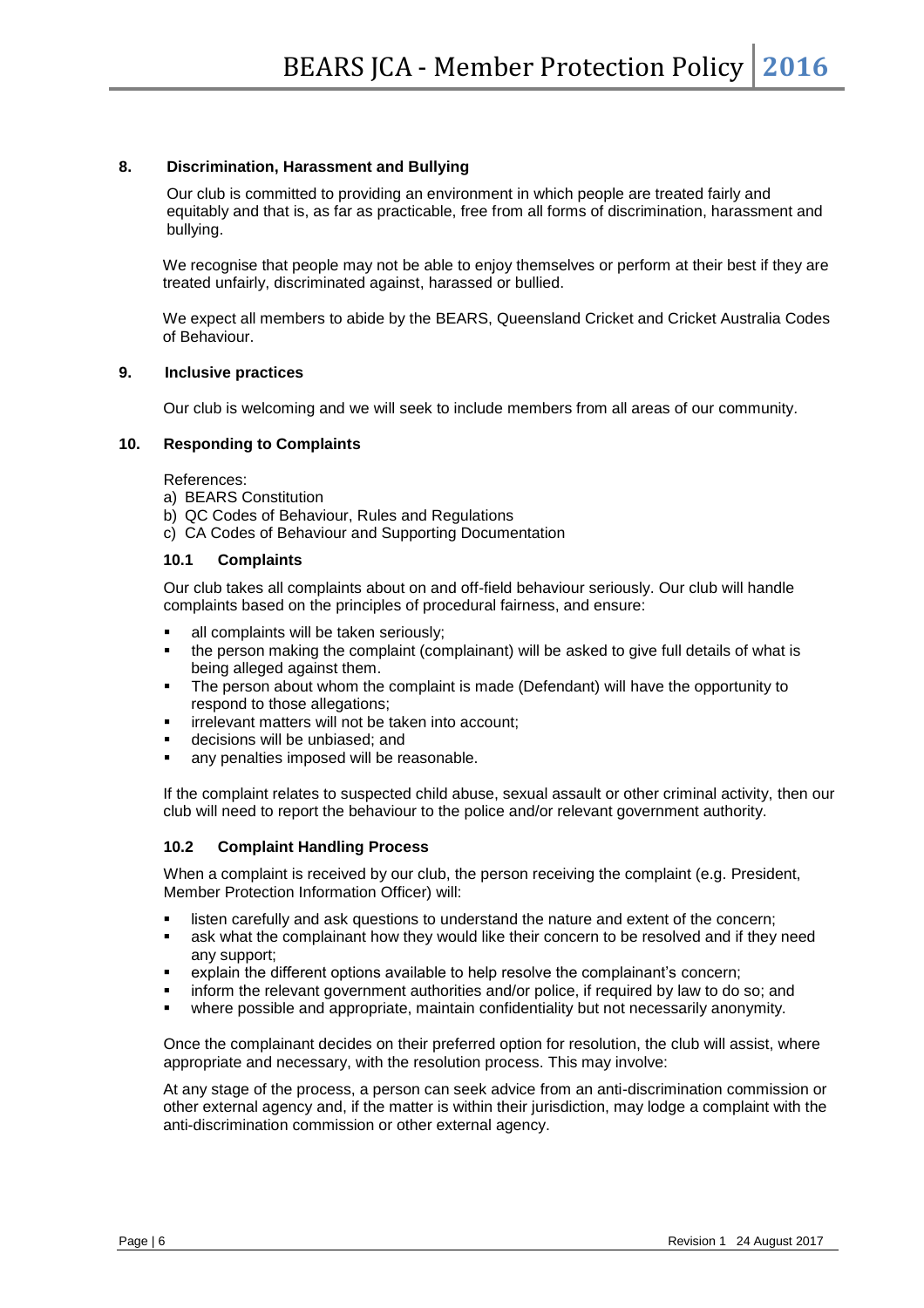#### **10.3 Disciplinary Sanctions**

Our club may take disciplinary action against anyone found to have breached our policy or made false and malicious allegations. Any disciplinary measure imposed under our policy must:

- be applied consistent with any contractual and employment rules and requirements;<br>■ be fair and reasonable:
- be fair and reasonable;
- be based on the evidence and information presented and the seriousness of the breach; and
- be determined by our constituent documents, by Laws and the rules of the game.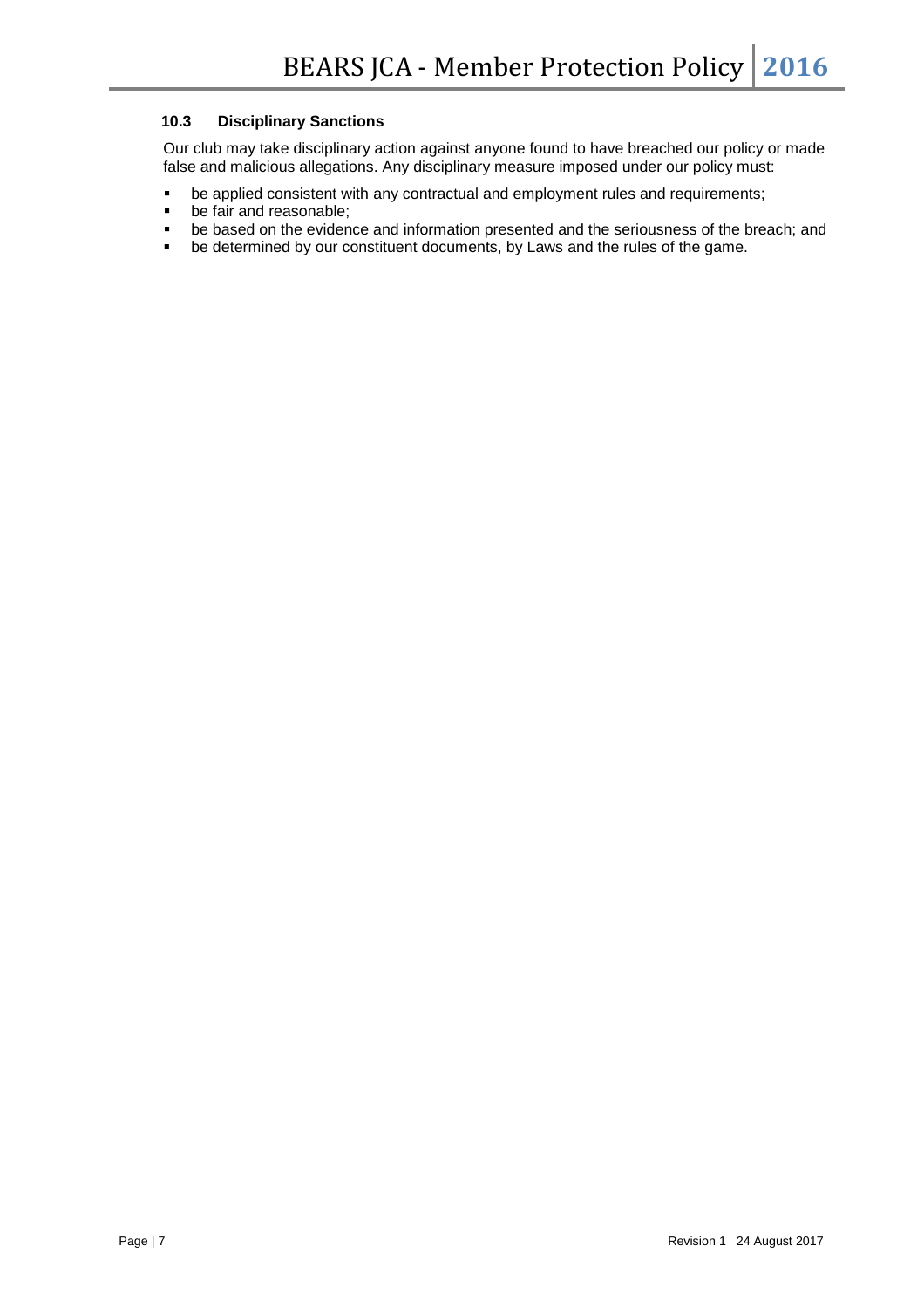#### **Attachment 1: WORKING WITH CHILDREN CHECK REQUIREMENTS**

BEARS is committed to providing a child-safe environment. BEARS will recruit staff and volunteers who do not pose a risk to children.

Employment screening and Working with Children Checks can involve criminal history checks, signed declarations, referee checks and other appropriate checks that assess a person's suitability to work with children and young people.

Working with Children Check laws are currently in place in Queensland.

BEARS will meet the requirements of Queensland Working with Children Check laws.

Individuals travelling with children and young people to another state or territory in a work-related capacity must comply with the screening requirements of that particular state or territory.

#### **ATTACHMENTS**

- Attachment 1A: Screening requirements (for Queensland)
- Attachment 1B: Member Protection Declaration
- Attachment 1C: Working with Children Check requirements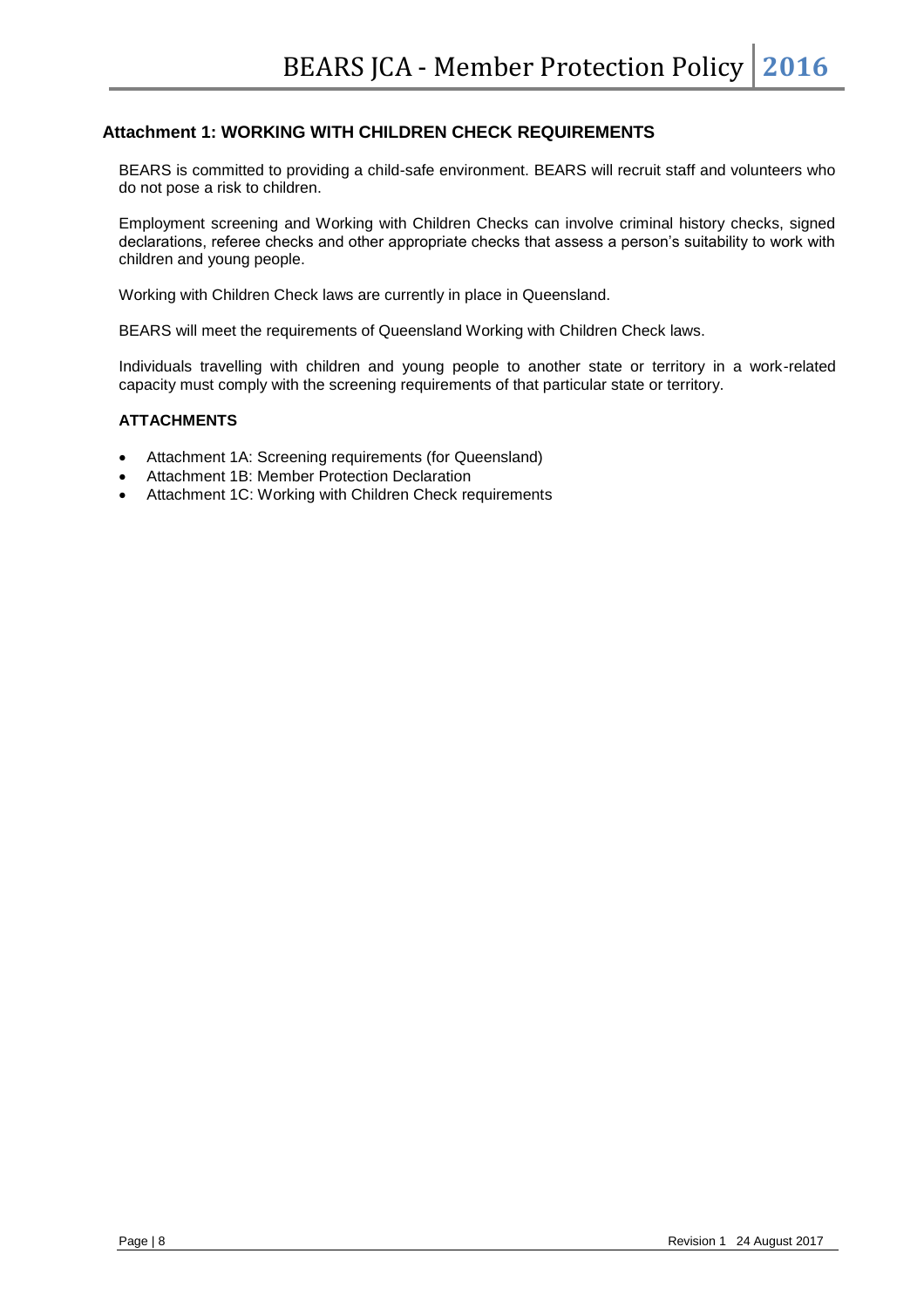#### **Attachment 1A: VOLUNTEER/EMPLOYMENT SCREENING/WORKING WITH CHILDREN REQUIREMENTS**

#### **1 OBJECTIVES OF THIS REQUIREMENT**

The *Commission for Children and Young People & Child Guardian Act 2000* (Qld) promotes and protects the rights, interests and wellbeing of children in Queensland. The Act requires all employees and volunteers involved in child related work to undergo a suitability check based on that person's criminal history.

BEARS, its affiliated clubs and associations are committed to the health, safety and wellbeing of all of their members. As part of that commitment, particularly with regard to members **under 18 years of age**, this policy seeks to achieve the following:

- (a) all employees and volunteers involved with BEARS involved in child (under 18 years of age) related work, are assessed by the *Commission for Children and Young People & Child Guardian Act 2000*  (Qld) as to their suitability to work with children.
- (b) all affiliated clubs and associations are aware of their legal obligations in relation to the protection of children.

#### **2 EMPLOYEES AND VOLUNTEERS WHO WORK WITH CHILDREN MUST HAVE A SUITABILITY CARD**

#### **2.1 Employees and Volunteers**

All committee members, employees and volunteers of BEARS, an affiliated club or association whose normal responsibilities include, or are likely to include:

- providing services directed mainly towards children; or
- conducting activities mainly involving children; or
- accessing the personal details of children i.e. database access;

are required to obtain a Suitability or Blue Card.

In practice that means all administrators, committee members, coaches, managers, officials, scorers, members and any other personnel who perform regular duties on behalf of BEARS, an affiliated club or association, involving players **under the age of 18** must apply for and obtain a Blue Card.

#### **2.2 Exemptions**

Volunteers are not required to obtain a Suitability Card if the volunteer:

• is under 18 years of age (except students required to work in regulated employment as part of their studies); or

• is a parent whose child is involved in the service provided or activity conducted by the parent.

For this exemption to apply it generally means that the parent must have a child participating in the team with which the parent is involved.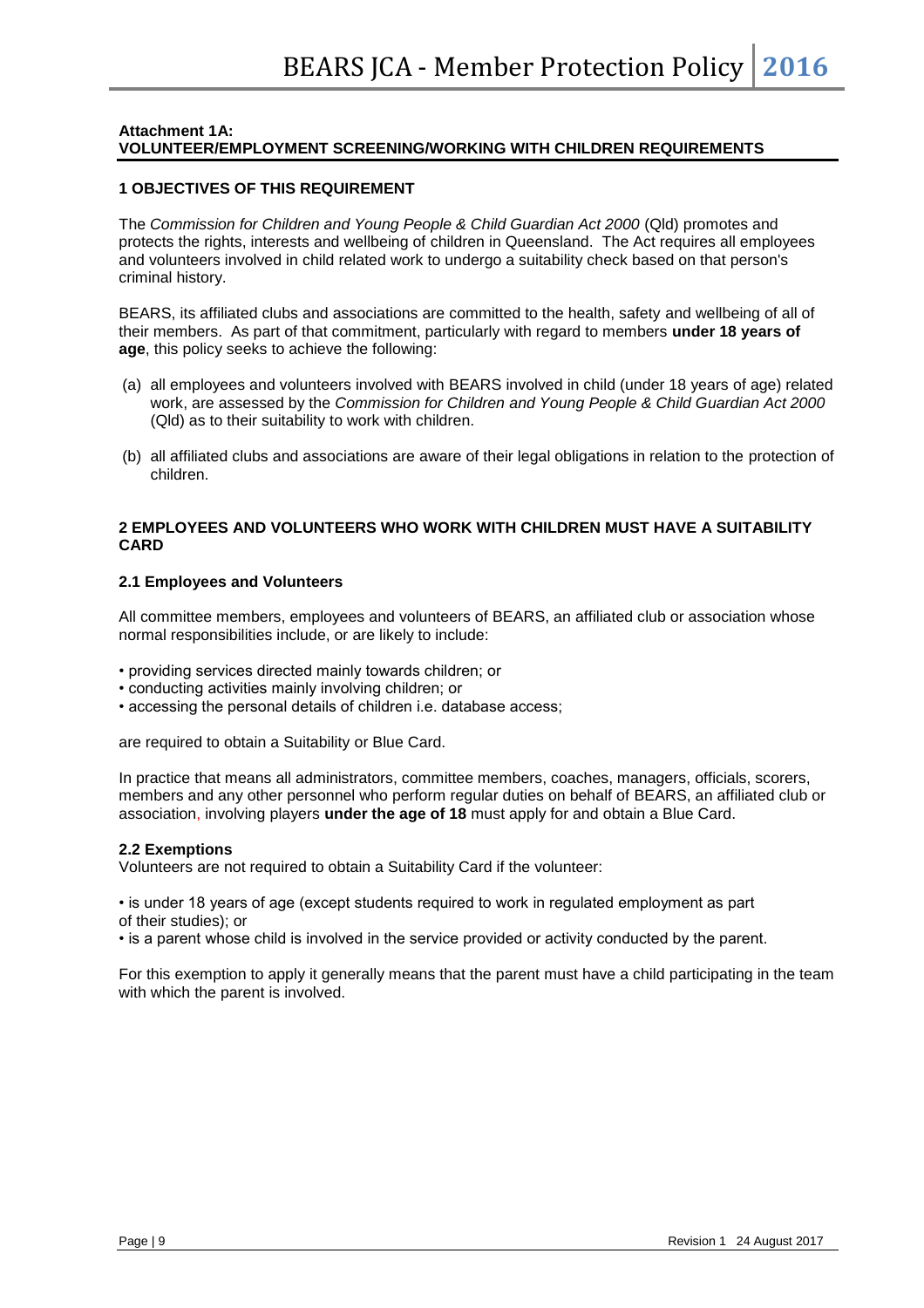#### **3 HOW TO APPLY FOR A BLUE CARD**

#### Step 1

Volunteers and employees who require a Blue Card must complete a Blue Card Application Form which can be obtained either from Administrator or from the Commission's web site [https://www.bluecard.qld.gov.au/.](https://www.bluecard.qld.gov.au/)

In completing and signing the form the volunteer or employee consents to a criminal history check. Copies of certain documents proving identity of the applicant must be included as required by the application.

Step 2

A BEARS authorised representative (Administrator, President or Secretary) must sight at least one Primary Identification Document and one Secondary Identification Document proving the applicant's identity as listed in the application. A list of acceptable Primary and Secondary Identification Documents are set out on page 3 of the application form. At least one of the documents provided must show the volunteer's or employee's signature.

Step 3

Upon receipt of the application the Commission will carry out necessary enquiries and assess the applicant's suitability to work with children.

Step 4

If an applicant is deemed suitable, a Blue Card is then issued to the applicant. The Blue Card is valid for 3 years and a renewal notice is sent to the volunteer or employee prior to its expiry. The Association/Club is notified by the Commission of the applicant's suitability status and this notification is kept on file.

[Note: for a blue card register template, see: [http://www.bluecaard.qld.gov.au/risk](http://www.bluecaard.qld.gov.au/risk-management/employee-)[management/employee-](http://www.bluecaard.qld.gov.au/risk-management/employee-)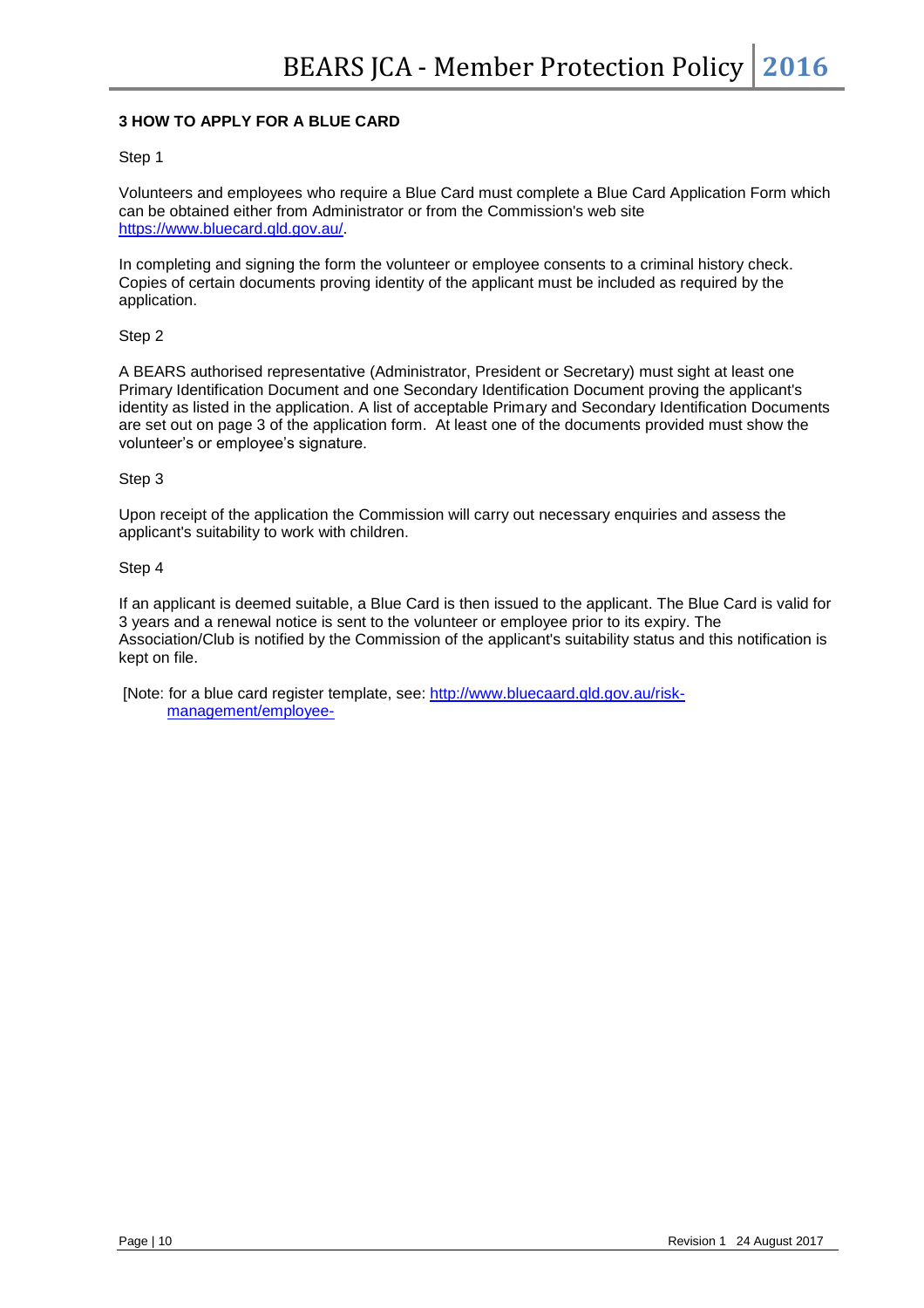#### **Attachment 1B: MEMBER PROTECTION DECLARATION**

(Note: for instructions on establishing a custom field for MyCricket online registration, including a link and check box to acknowledge acceptance of the member protection declaration, see [https://mycricketsupport.cricket.com.au/hc/en-us/articles/204465274-How-to-setup-Online-Registrations-](https://mycricketsupport.cricket.com.au/hc/en-us/articles/204465274-How-to-setup-Online-Registrations-Payments)**[Payments](https://mycricketsupport.cricket.com.au/hc/en-us/articles/204465274-How-to-setup-Online-Registrations-Payments)** 

BEARS does not register players through MyCricket.\*

• Future registration processes may change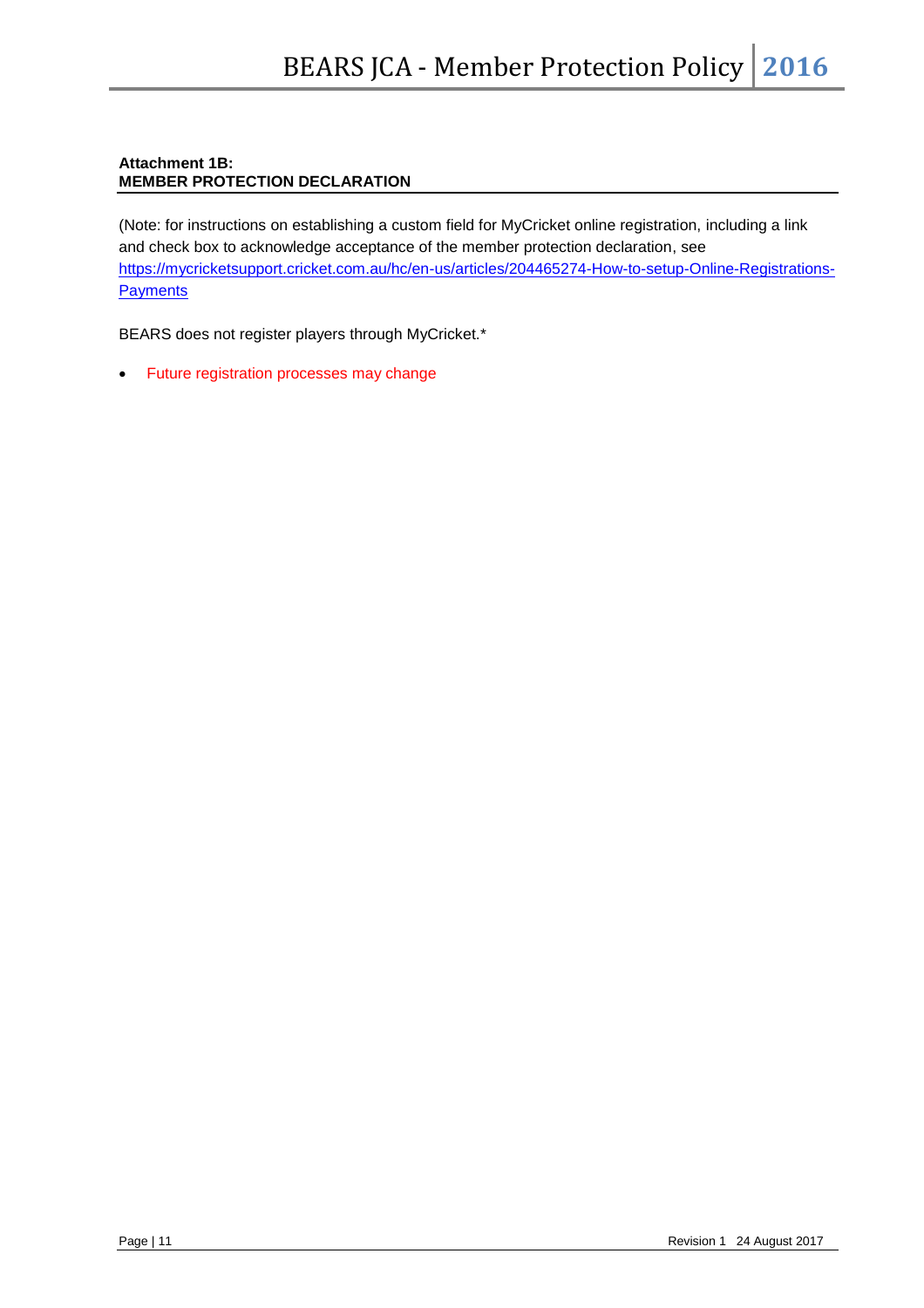#### **Attachment 1B: MEMBER PROTECTION DECLARATION**

BEARS has a duty of care to all those associated with the sport of cricket at the national level and to the individuals and organisations to whom the BEARS Member Protection Policy applies. It is a requirement of BEARS Member Protection Policy that BEARS checks the background of each person bound by the Policy who works, coaches or has regular unsupervised contact with children and young people under the age of 18.

I ……………………………………………………….. (name) of ………………………………….

.……………………………………………………………….. (address) born ……/……/……………

sincerely declare:

- 1. I do not have any criminal charge pending before the courts.
- 2. I do not have any criminal convictions or findings of guilt for sexual offences, offences related to children or acts of violence.
- 3. I have not had any disciplinary proceedings brought against me by an employer, sporting organisation or similar body involving child abuse, sexual misconduct or harassment, other forms of harassment or acts of violence or intimidation*.*
- 4. I have never been sanctioned for, and am not currently serving a sanction for, an anti-doping rule violation under any anti-doping policy applicable to me.
- 5. I will not participate in, facilitate or encourage any practice (and have never participated in, facilitated or encouraged) any practice prohibited by the World Anti-Doping Agency Code or any other anti-doping policy applicable to me.
- 6. To my knowledge, there is no other matter that BEARS may consider to constitute a risk to children, or a risk to its members, employees, volunteers, athletes or reputation, by engaging me.
- **7.** I will notify the President of BEARS immediately upon becoming aware that any of the matters set out above has changed for whatever reason.

Declared in the state/territory of ……………………………………….………………………….

on …….../……./……….(date) Signature ………………………………………………………….

#### **Consent of parent/guardian (on behalf of a person under the age of 18)**

I have read and understood the declaration provided by my child. I confirm and warrant that the contents of the declaration provided by my child are true and correct in every particular.

Name: ……………………………………………….…….

Signature: …………………………………………………

Date: ………………………………………. …………….

**Attachment 1C:**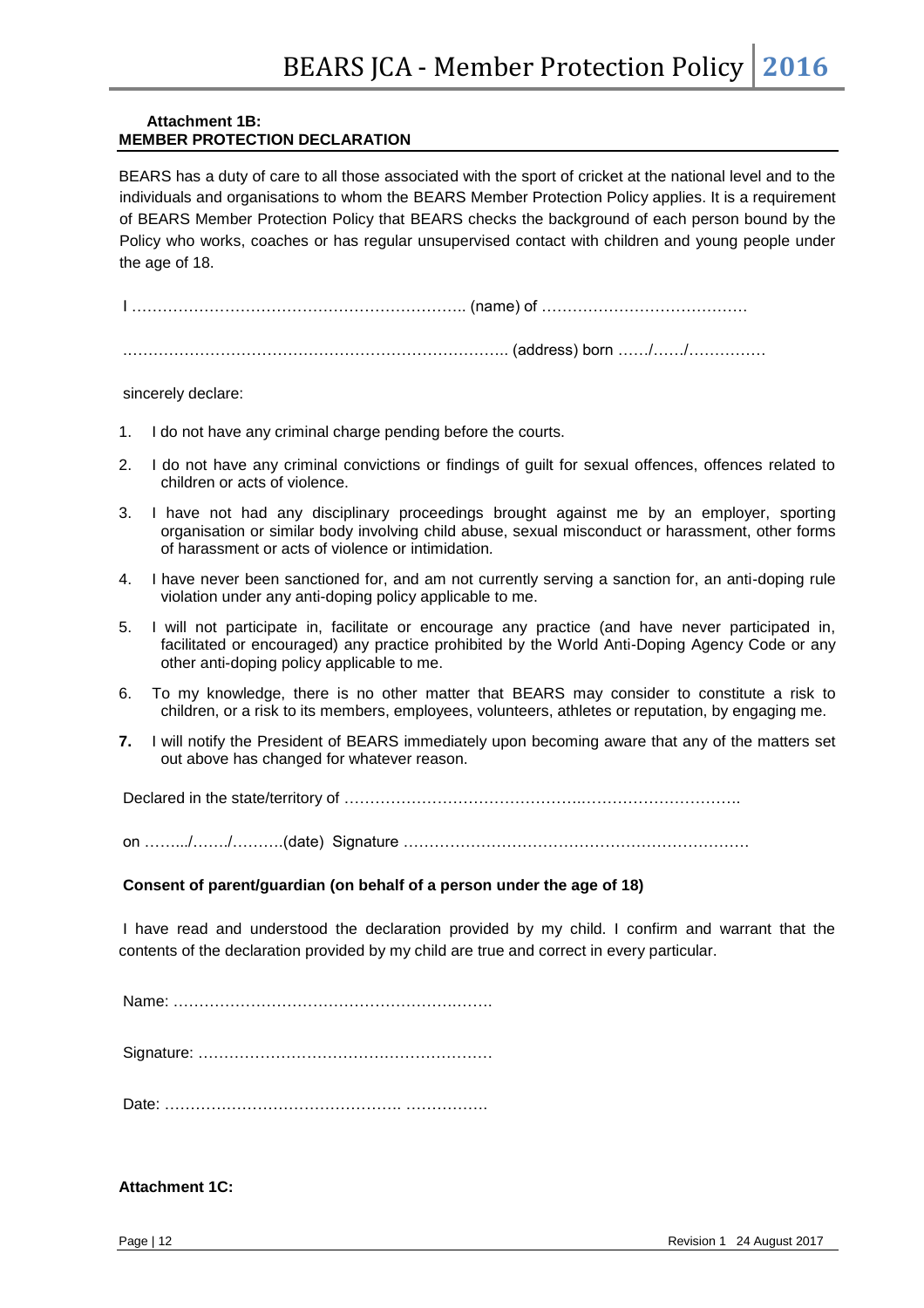#### **WORKING WITH CHILDREN CHECK REQUIREMENTS**

Working with Children Checks aim to create a child-safe environment and to protect children and young people involved in cricket from physical and sexual harm.

They assess the suitability of people to work with children and young people and can involve:

- criminal history checks;
- signed declarations;
- referee checks; and
- other relevant background checks to assess a person's suitability to work with children and young people.

Detailed information, including the forms required to complete a Working with Children Check, are available from the relevant agencies in Queensland.

#### **Queensland**

Contact the Commission for Children and Young People and Child Guardian about the "Blue Card" system.

Website:<https://www.bluecard.qld.gov.au/> Phone: 1800 113 611

#### **Travelling to other states or territories**

It is important to remember that when travelling to other states or territories, representatives of sporting organisations must comply with the legislative requirements of that particular state or territory.

In October 2011 at the Standing Council on Community, Housing and Disability Services, Commonwealth, state and territory ministers agreed to introduce, by late 2012, national exemptions to Working with Children Checks for paid employees and volunteers who are required to cross state or territory borders for work related purposes.

These exemptions will be for up to 30 days in any 12 month period and will enable workers to participate in national and inter-jurisdictional activities on a short-term basis. This means that volunteers and workers with a valid check in their home state or territory will be able to participate in short-term activities across state and territory borders without the need for additional checks.

The Australian Sports Commission will provide more information as soon as it becomes available.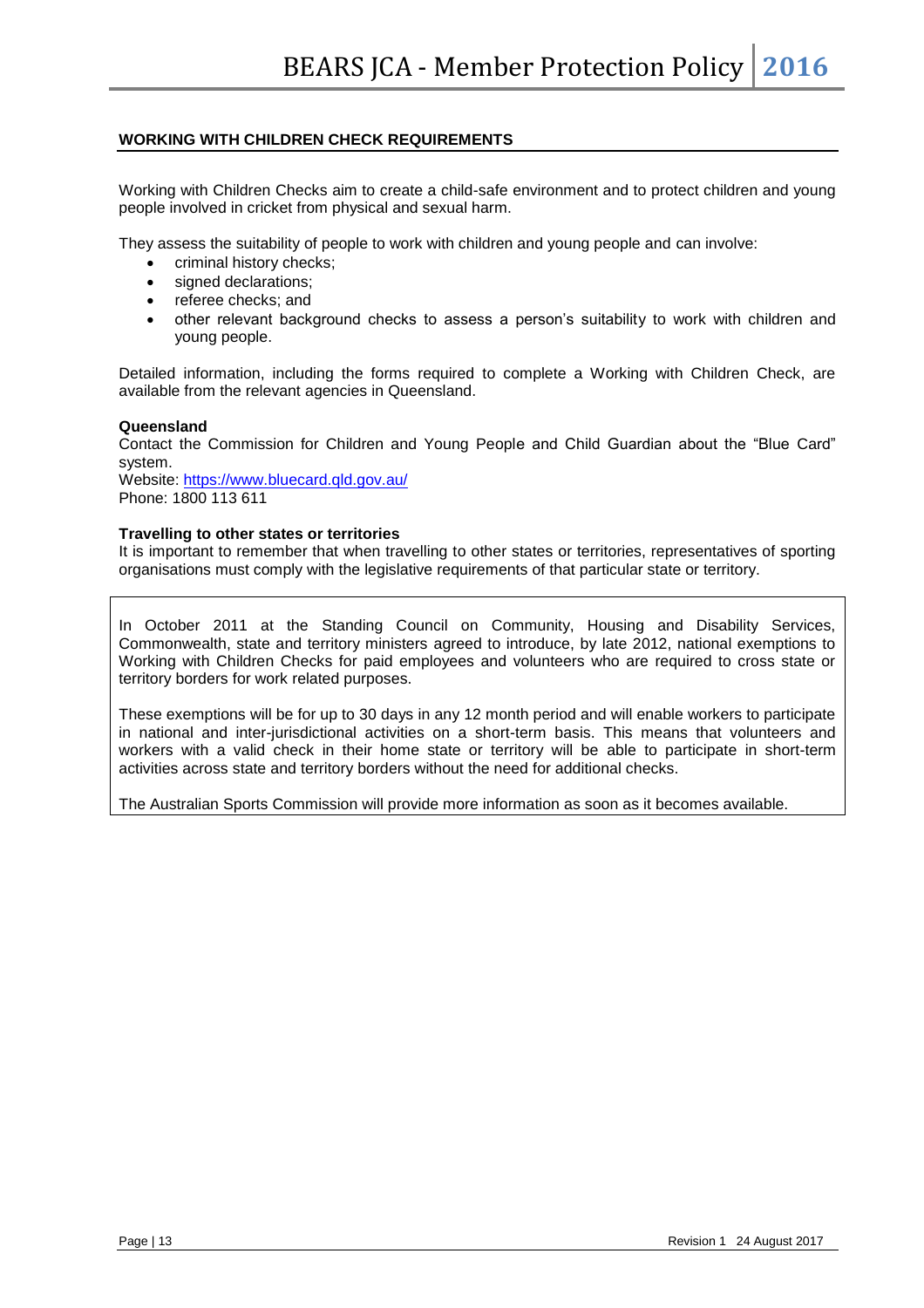## **Attachment 2: CODES OF BEHAVIOUR**

#### **1. 1 Players:**

All BEARS players are expected to play within the Spirit of the Game. All players must comply with the following QC Grade Competition policies:

1. Player Behaviour

- 2. Intoxicated Player Policy
- 3. Racial & Religious Vilification Code

(copies of these are available on the QC website: **[www.qldcricket.com.au\)](http://www.qldcricket.com.au/)**

#### GENERAL BEHAVIOUR

- Play by the rules
- Do not argue with an umpire. If you disagree, have your captain, coach or manager approach the umpire during a break or after the game
- Control your temper. Verbal abuse of officials and sledging other players, deliberately distracting or provoking an opponent are not acceptable or permitted behaviour in cricket
- Work equally hard for yourself and your teammates. Your team's performance will benefit and so will you
- Be a good sport. Applaud all good plays whether made by your team or the opposition
- Treat all participants in cricket as you like to be treated. Do not bully or take unfair advantage of another competitor
- Cooperate with your coach, teammates and opponents.
- Participate for your own enjoyment and benefit, not just to please parents and coaches
- Respect the rights, dignity and worth of every young person regardless of their gender, ability, cultural background or religion

### **1.2 Parents / Guardians** *(underage – U 18)*

- Do not force an unwilling player to participate in cricket. Remember that boys / girls play sport for their enjoyment, not yours;
- Encourage players to play by the rules;
- Focus on the player's efforts and performance rather than winning or losing;
- Never ridicule or yell at a player for making a mistake or losing a game;
- Remember that young players learn best by example. Appreciate good performances and skilful play by all participants;
- Support all efforts to remove verbal and physical abuse from sporting activities;
- Respect officials' decisions and teach players to do likewise;
- Show appreciation for volunteer coaches, officials and administrators. Without them, your child could not participate;

Respect the rights, dignity and worth of every young person regardless of their gender, ability, cultural background or religion

**The Cricket Australia Codes of Behaviour are available at <http://www.cricketaustralia.com.au/cricket/rules-and-regulations>**

*The Queensland Cricket Codes of Behaviour are available at <http://premier.qld.cricket.com.au/content.aspx?file=12832|42533x>*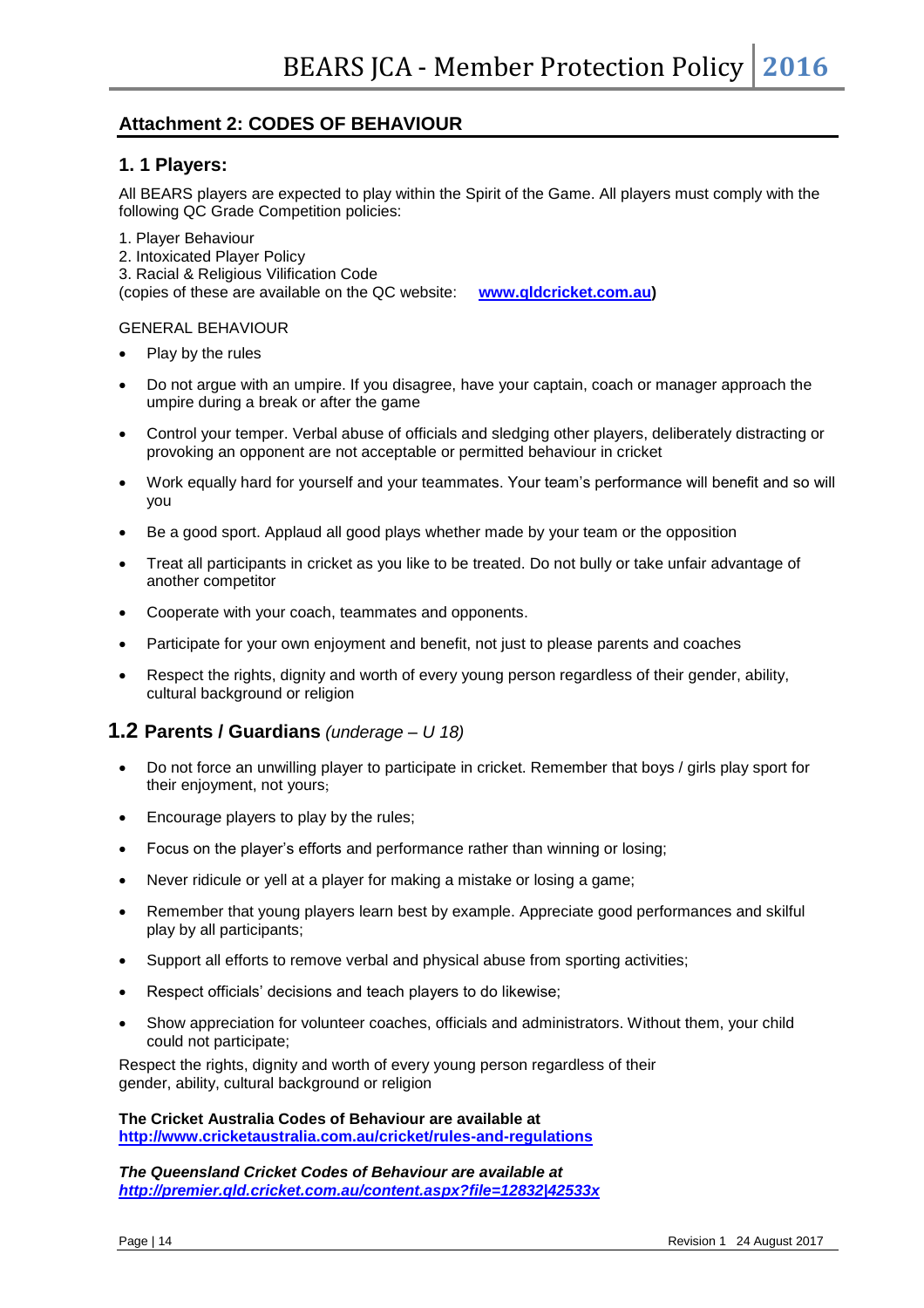# **Attachment 3: DUTY STATEMENTS**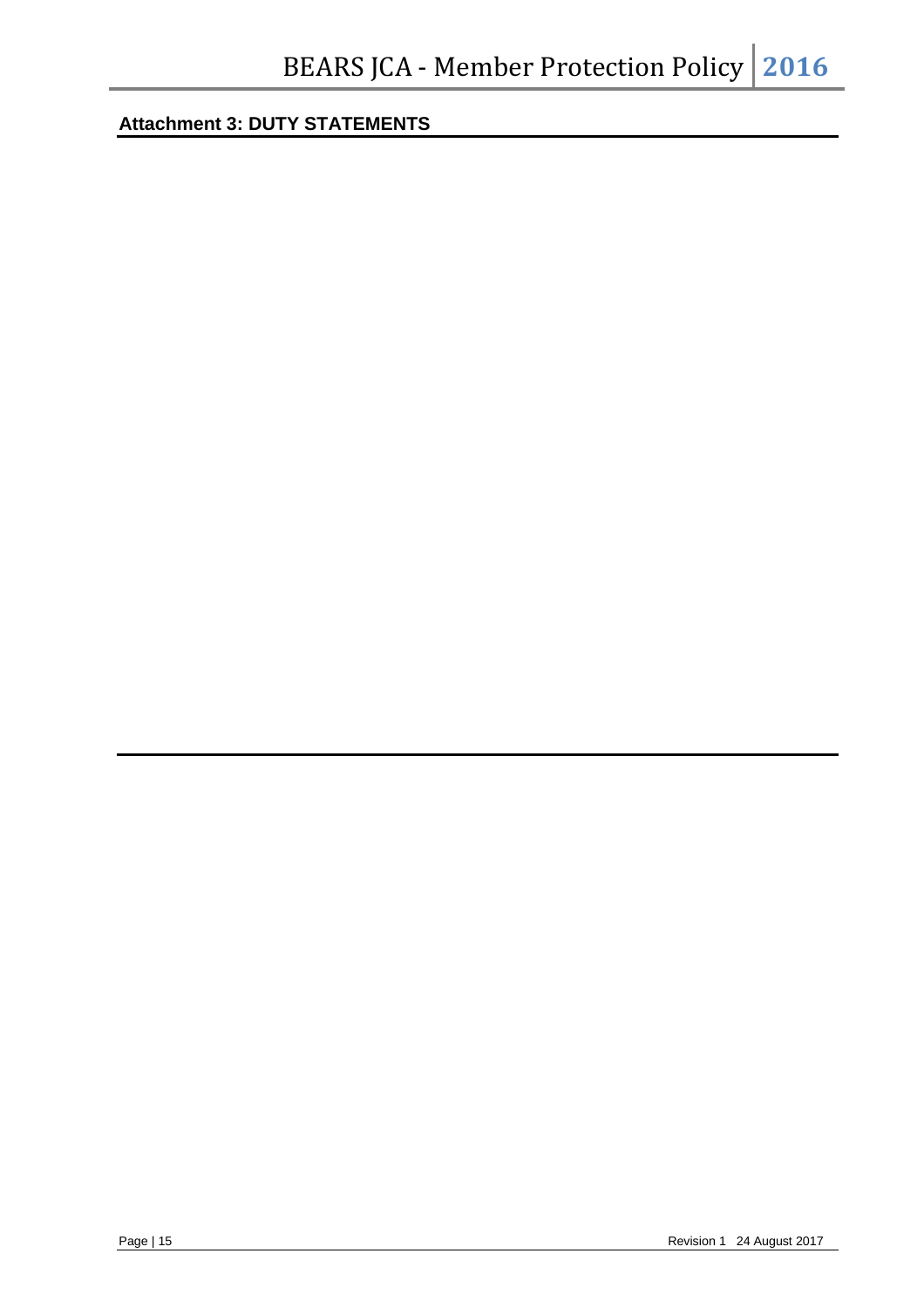#### **Attachment 4: PROCEDURE FOR HANDLING ALLEGATIONS OF CHILD ABUSE**



**If you believe a child is in immediate danger or a life-threatening situation**, **contact the Police immediately on 000**.

Fact sheets on reporting allegations of child abuse in different states and territories are available at [www.playbytherules.net.au.](http://www.playbytherules.net.au/)

BEARS will treat any allegation of child abuse or neglect promptly, seriously and with a high degree of sensitivity.

All people working with BEARS in a paid or unpaid capacity have a duty to report any concerns to the appropriate authorities, following the steps outlined below.

#### **Step 1: Receive the allegation**

If a child or young person raises with you an allegation of child abuse or neglect that relates to them or to another child, it is important that you listen, stay calm and be supportive.

| Do                                               | Don't                                            |
|--------------------------------------------------|--------------------------------------------------|
| Make sure you are clear about what the child has | Do not challenge or undermine the child          |
| told you                                         |                                                  |
| Reassure the child that what has occurred is not | Do not seek detailed information, ask leading    |
| his or her fault                                 | questions or offer an opinion.                   |
|                                                  |                                                  |
| Explain that other people may need to be told in | Do not discuss the details with any person other |
| order to stop what is happening.                 | than those detailed in these procedures.         |
| Promptly and accurately record the discussion in | Do not contact the alleged offender.             |
| writing.                                         |                                                  |
|                                                  |                                                  |

#### **Step 2: Report the allegation**

- Immediately report any allegation of child abuse or neglect, or any situation involving a child at risk of harm, to the police and/or the relevant child protection agency. You may need to make a report to both.
- Contact the relevant child protection agency or police for advice if there is **any** doubt about whether the allegation should be reported.
- If the allegation involves a person to whom this policy applies, then also report the allegation to the BEARS Member Protection Information Officer ("*MPIO*") so that he or she can manage the situation.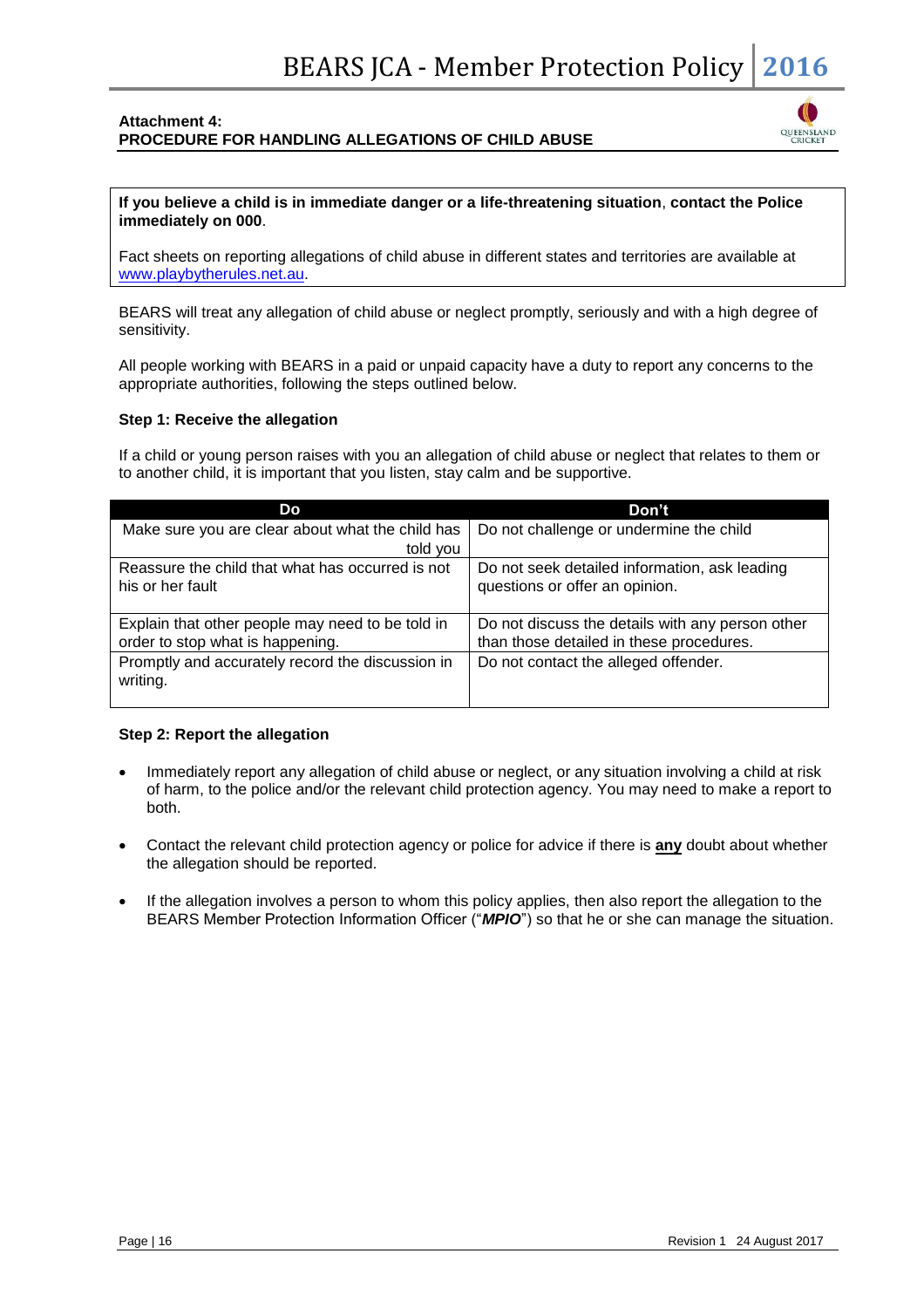#### **Step 3: Protect the child and manage the situation**

- The MPIO will assess the immediate risks to the child and take interim steps to ensure the child's safety and the safety of any other children. This may include redeploying the alleged offender to a position where there is no unsupervised contact with children, supervising the alleged offender or removing/suspending him or her until any investigations have been concluded. Legal advice should be sought before any interim steps are made if the person is in paid employment with the BEARS.
- The MPIO will consider what services may be most appropriate to support the child and his or her parent/s.
- The MPIO will consider what support services may be appropriate for the alleged offender.
- The MPIO will put in place measures to protect the child and the alleged offender from possible victimisation and gossip.

#### **Step 4: Take internal action**

- Up to three different investigations could be undertaken to examine allegations that are made against a person to whom this policy applies, including:
	- a criminal investigation (conducted by the police)
	- a child protection investigation (conducted by the relevant child protection agency)
	- a disciplinary or misconduct inquiry/investigation (conducted by BEARS).
- Regardless of the findings of the police and/or child protection agency investigations, BEARS will assess the allegations to decide whether the alleged offender should return to his or her position, be dismissed, be banned or face any other disciplinary action.
- The MPIO of BEARS will consider all information relevant to the matter including any findings made by the police, the child protection authority and/or court – and then set out a finding, recommend actions and the rationale for those actions.
- If disciplinary action is recommended, BEARS will follow the procedures set out in clause 8 of the BEARS Member Protection Policy.
- BEARS will provide the relevant government agency with a report of any disciplinary action it takes, where this is required.

#### **Contact details for advice or to report an allegation of child abuse**

| Department of Communities                                  |
|------------------------------------------------------------|
| www.communities.gld.gov.au/childsafety<br>Ph: 1800 811 810 |
|                                                            |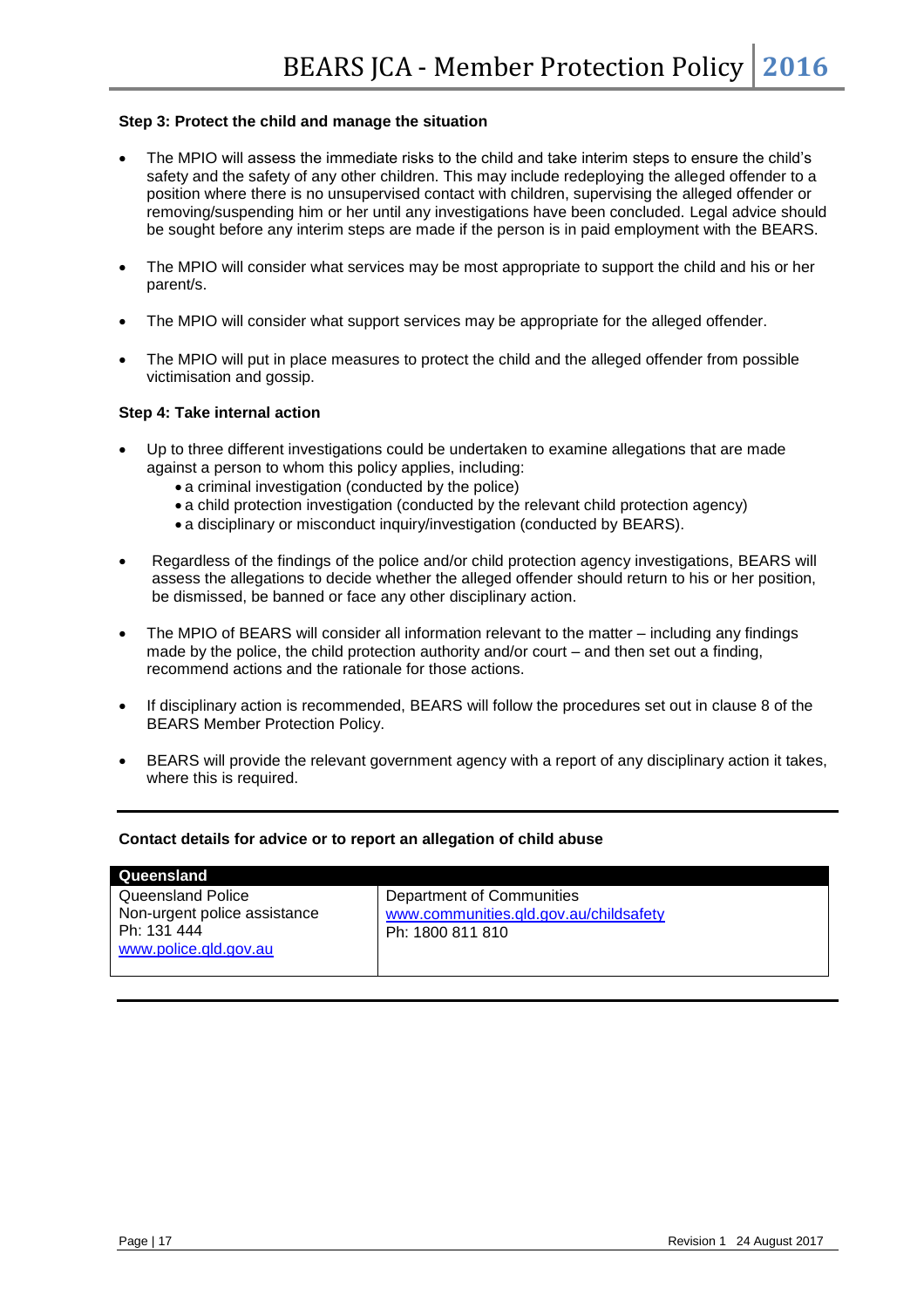## **Attachment 5: REPORTING REQUIREMENTS AND DOCUMENTS**

## **5A. RECORD OF COMPLAINT**

| Name of person<br>receiving complaint |                                     |        | Date:                    |  |
|---------------------------------------|-------------------------------------|--------|--------------------------|--|
| Complainant's Name                    |                                     |        |                          |  |
|                                       | Over 18<br>$\vert \ \ \vert$        |        | Under 18                 |  |
| Complainant's contact<br>details      | Phone:                              |        |                          |  |
|                                       | Email:                              |        |                          |  |
| Complainant's<br>role/status in Club  | Administrator (volunteer)<br>L      | Parent |                          |  |
|                                       | Athlete/player<br>Ц                 |        | Spectator                |  |
|                                       | Coach/Assistant Coach               |        | <b>Support Personnel</b> |  |
|                                       | Employee (paid)                     |        | Other                    |  |
|                                       | Official                            |        |                          |  |
| Name of person<br>complained about    |                                     |        |                          |  |
| (Defendant)                           | Over 18                             |        | Under 18                 |  |
| Defendant's role/status               | Administrator (volunteer)<br>$\Box$ |        | Parent                   |  |
| in Club                               | Athlete/player<br>$\Box$            |        | Spectator                |  |
|                                       | Coach/Assistant Coach               |        | <b>Support Personnel</b> |  |
|                                       | Employee (paid)                     |        | Other                    |  |
|                                       | Official                            |        |                          |  |
| Location/event of alleged<br>issue    |                                     |        |                          |  |
| Description of alleged                |                                     |        |                          |  |
| issue                                 |                                     |        |                          |  |
|                                       |                                     |        |                          |  |
|                                       |                                     |        |                          |  |
|                                       |                                     |        |                          |  |
|                                       |                                     |        |                          |  |
|                                       |                                     |        |                          |  |
|                                       |                                     |        |                          |  |
|                                       |                                     |        |                          |  |
|                                       |                                     |        |                          |  |
|                                       |                                     |        |                          |  |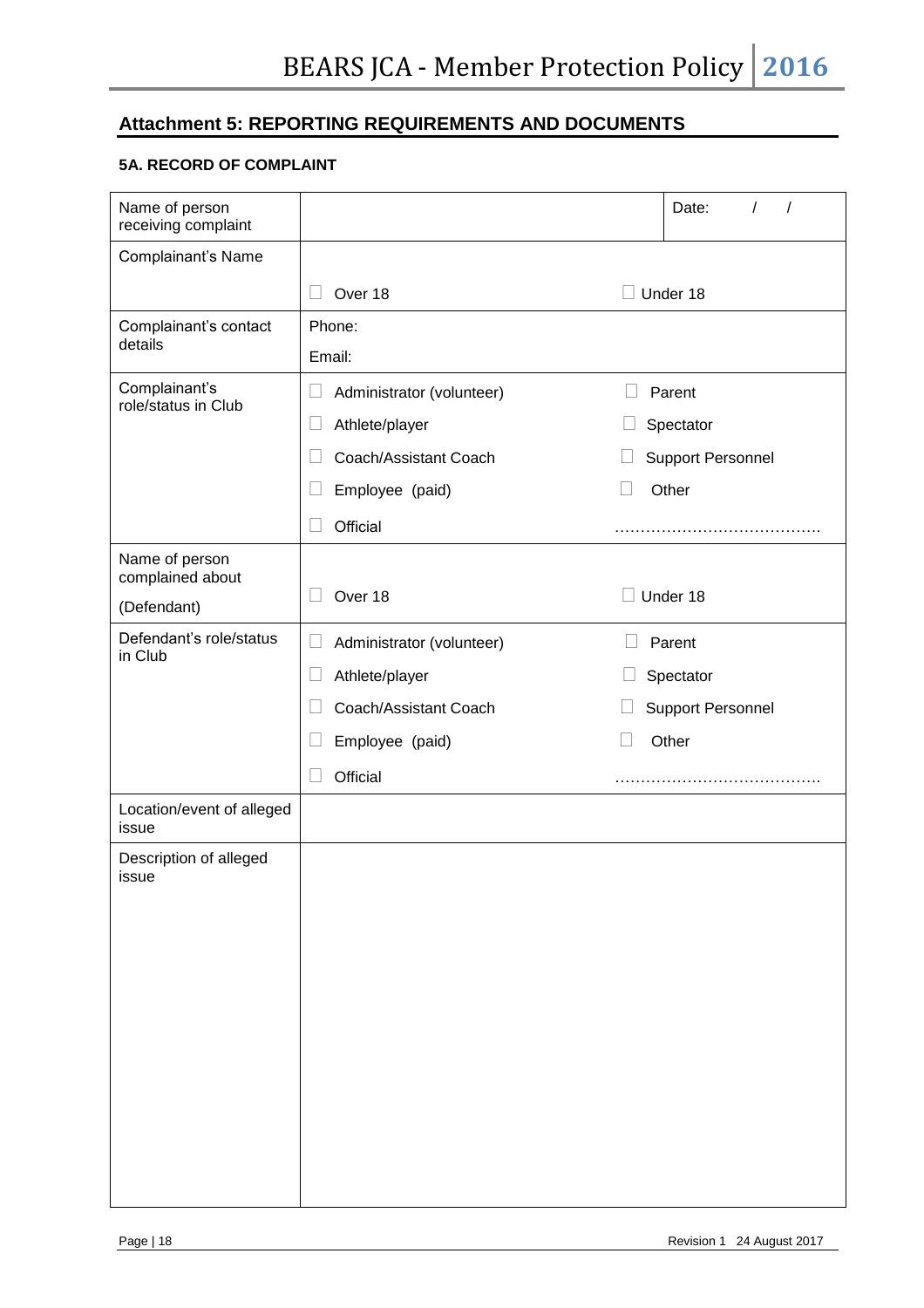# BEARS JCA - Member Protection Policy 2016

| Nature of complaint<br>(category/basis/grounds) | $\Box$ Harassment or $\Box$ | Discrimination            |                                           |
|-------------------------------------------------|-----------------------------|---------------------------|-------------------------------------------|
|                                                 | $\Box$ Sexual/sexist        | $\Box$ Selection dispute  | $\Box$ Coaching methods                   |
| Can tick more than one                          | $\Box$ Sexuality            | $\Box$ Personality clash  | Verbal abuse<br>$\Box$                    |
| box                                             | $\Box$ Race                 | <b>Bullying</b><br>$\Box$ | $\Box$ Physical abuse                     |
|                                                 | $\Box$ Religion             | Disability                | Victimisation<br>$\overline{\phantom{a}}$ |
|                                                 | Pregnancy                   | Child Abuse<br>⊔          | Unfair decision                           |
|                                                 | Other                       |                           |                                           |
| What they want to<br>happen to fix issue        |                             |                           |                                           |
|                                                 |                             |                           |                                           |
|                                                 |                             |                           |                                           |
|                                                 |                             |                           |                                           |
| Information provided to                         |                             |                           |                                           |
| them                                            |                             |                           |                                           |
|                                                 |                             |                           |                                           |
|                                                 |                             |                           |                                           |
|                                                 |                             |                           |                                           |
| Resolution and/or action<br>taken               |                             |                           |                                           |
|                                                 |                             |                           |                                           |
|                                                 |                             |                           |                                           |
|                                                 |                             |                           |                                           |
| Follow-up action                                |                             |                           |                                           |
|                                                 |                             |                           |                                           |
|                                                 |                             |                           |                                           |
|                                                 |                             |                           |                                           |
|                                                 |                             |                           |                                           |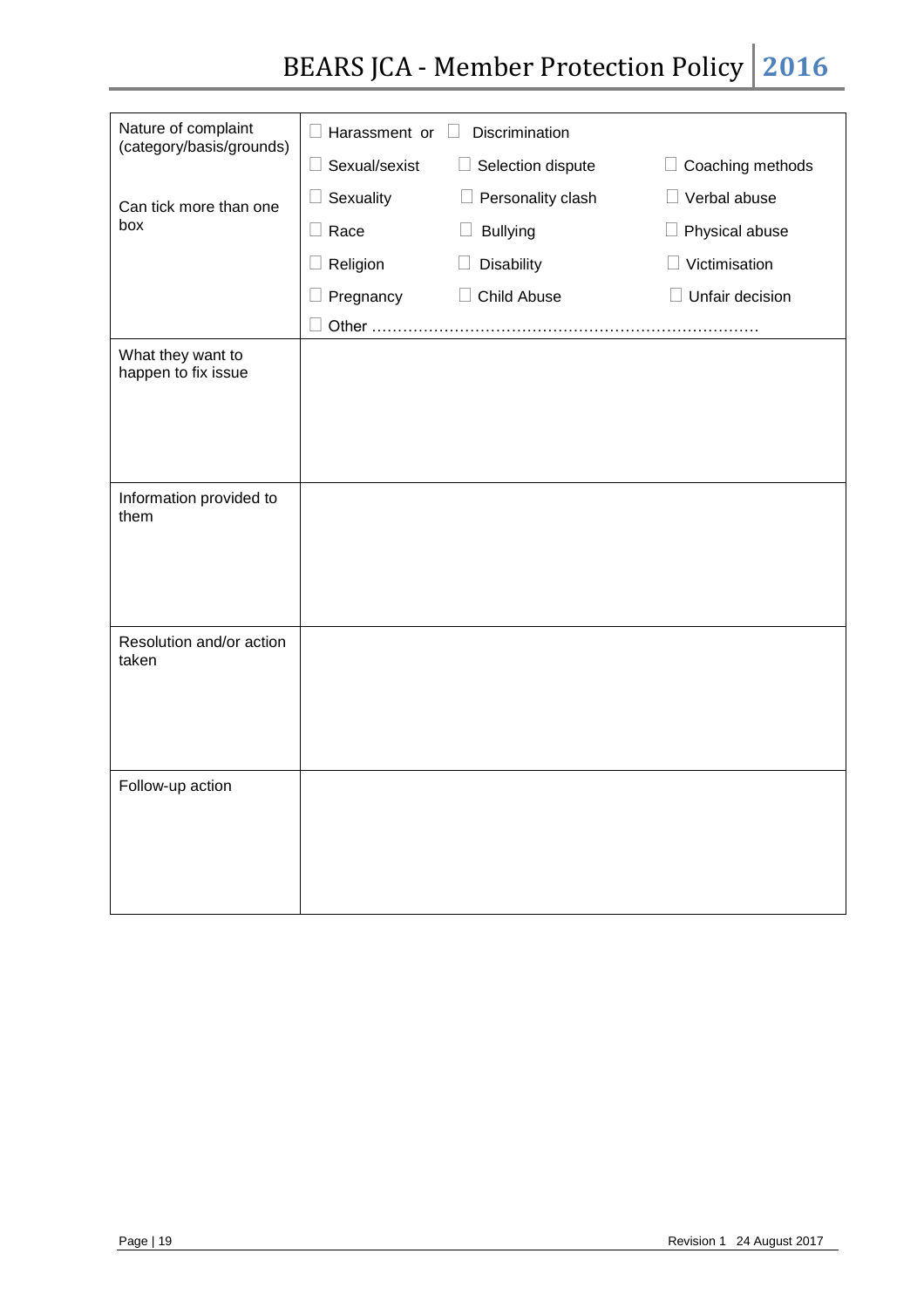#### **5B. CONFIDENTIAL RECORD OF CHILD ABUSE ALLEGATION**

Before completing, ensure the procedures outlined in *Procedure for Handling Allegations of Child Abuse* have been followed and advice has been sought from the relevant government agency and/or police.

| Complainant's Name (if<br>other than the child)                                                                         |                                     | Date Formal Complaint<br>Received:<br>$\sqrt{ }$<br>$\prime$ |
|-------------------------------------------------------------------------------------------------------------------------|-------------------------------------|--------------------------------------------------------------|
| Role/status in sport                                                                                                    |                                     |                                                              |
| Child's name                                                                                                            |                                     | Age:                                                         |
| Child's address                                                                                                         |                                     |                                                              |
| Person's reason for<br>suspecting abuse                                                                                 |                                     |                                                              |
| (e.g. observation, injury,<br>disclosure)                                                                               |                                     |                                                              |
| Name of person<br>complained about                                                                                      |                                     |                                                              |
| (Defendant)                                                                                                             |                                     |                                                              |
| Role/status in sport                                                                                                    | Administrator (volunteer)<br>$\Box$ | Parent                                                       |
|                                                                                                                         | Athlete/player                      | Spectator                                                    |
|                                                                                                                         | Coach/Assistant Coach               | <b>Support Personnel</b>                                     |
|                                                                                                                         | Employee (paid)                     | Other                                                        |
|                                                                                                                         | Official                            |                                                              |
| Witnesses                                                                                                               | Name (1):                           |                                                              |
| (if more than 3                                                                                                         | Contact details:                    |                                                              |
| witnesses, attach details<br>to this form)                                                                              | Name (2):                           |                                                              |
|                                                                                                                         | Contact details:                    |                                                              |
|                                                                                                                         | Name (3):                           |                                                              |
|                                                                                                                         | Contact details:                    |                                                              |
| Interim action (if any)<br>taken (to ensure child's<br>safety and/or to support<br>needs of person<br>complained about) |                                     |                                                              |
| Police contacted                                                                                                        | Who:                                |                                                              |
|                                                                                                                         | When:                               |                                                              |
|                                                                                                                         | Advice provided:                    |                                                              |
|                                                                                                                         |                                     |                                                              |
|                                                                                                                         |                                     |                                                              |
|                                                                                                                         |                                     |                                                              |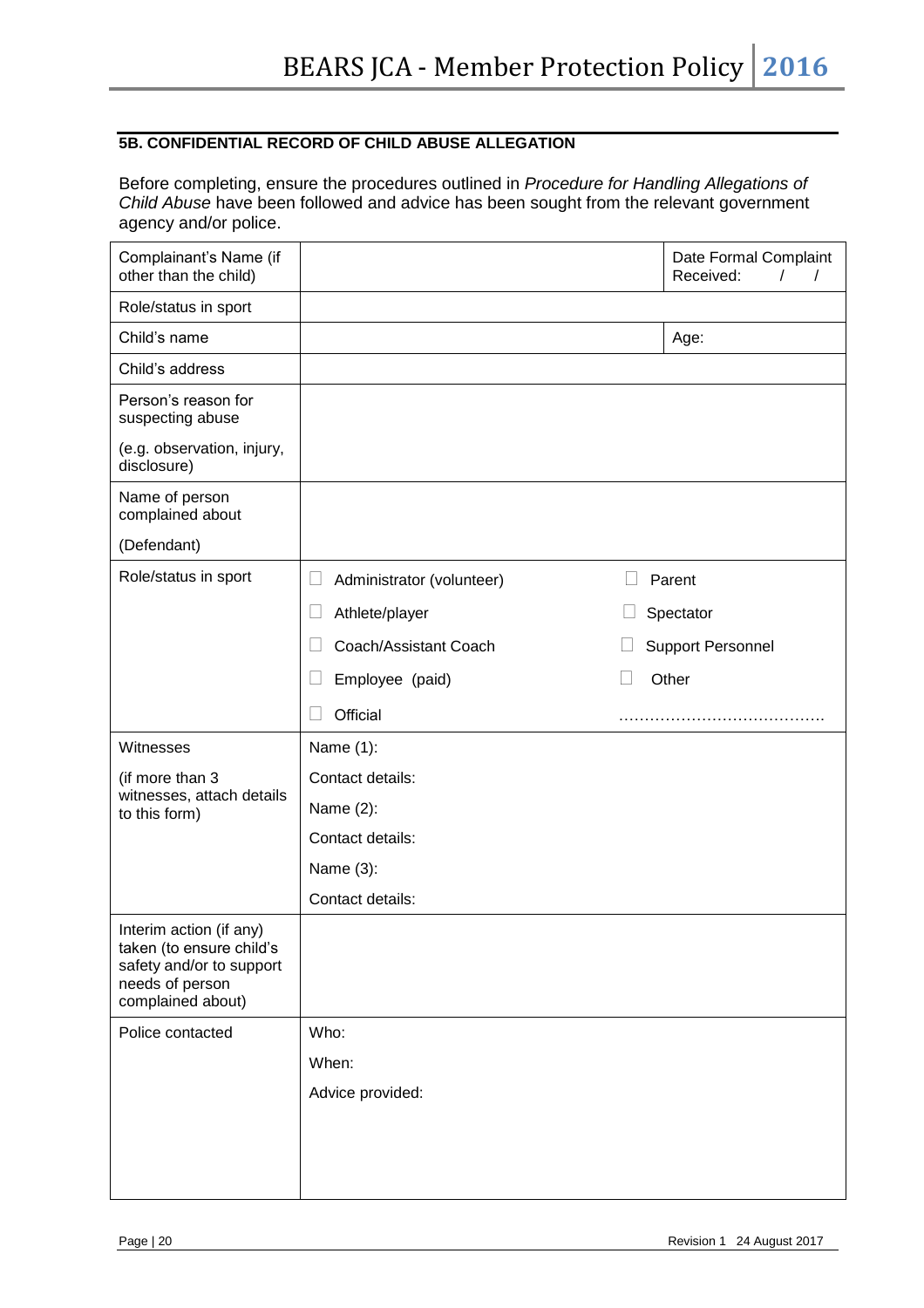| Government agency                                   | Who:                             |               |
|-----------------------------------------------------|----------------------------------|---------------|
| contacted                                           | When:                            |               |
|                                                     | Advice provided:                 |               |
|                                                     |                                  |               |
|                                                     |                                  |               |
|                                                     |                                  |               |
| President and/or MPIO                               | Who:                             |               |
| contacted                                           | When:                            |               |
| Police and/or<br>government agency<br>investigation | Finding:                         |               |
| Internal investigation (if<br>any)                  | Finding:                         |               |
| Action taken                                        |                                  |               |
| Completed by                                        | Name:<br>Position:<br>Signature: | $\frac{1}{2}$ |
| Signed by                                           | Complainant (if not a child)     |               |

This record and any notes must be kept in a confidential and safe place and provided to the relevant authorities (police and government) should they require them.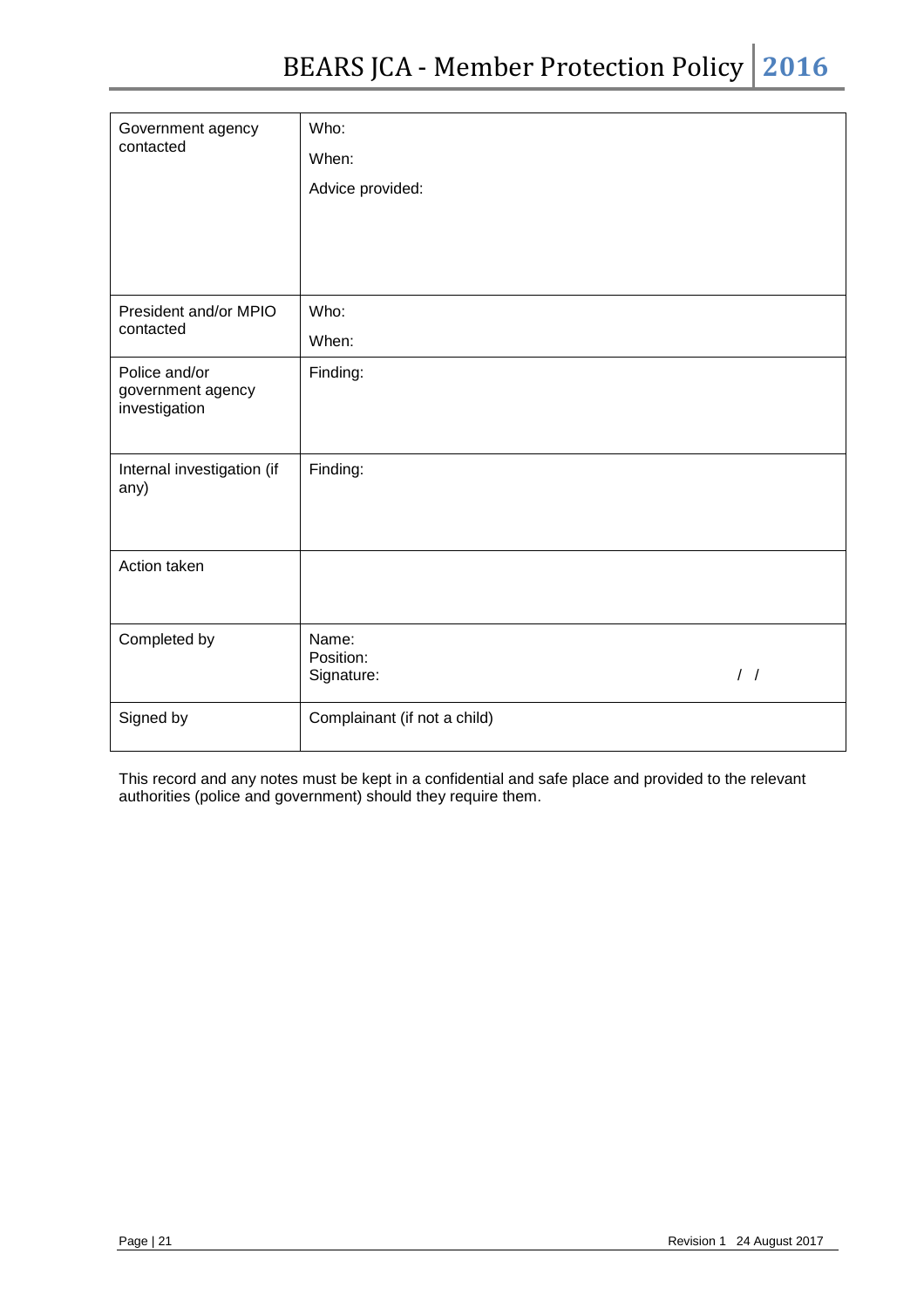# **Revision Status - Member Protection Status**

| Rev No       | Date      | Details of Revision                                                                                                        | Approved By                         |
|--------------|-----------|----------------------------------------------------------------------------------------------------------------------------|-------------------------------------|
| $\pmb{0}$    | 01 Aug 16 | <b>Original Version</b>                                                                                                    | <b>BEARS</b> Executive<br>Committee |
| $\mathbf{1}$ | 24 Aug 17 | Reference to Bayside East and Redlands Junior<br>Cricket Association Incorporated to include BEARS<br><b>JCA and BEARS</b> | <b>BEARS Executive</b><br>Committee |
|              |           |                                                                                                                            |                                     |
|              |           |                                                                                                                            |                                     |
|              |           |                                                                                                                            |                                     |
|              |           |                                                                                                                            |                                     |
|              |           |                                                                                                                            |                                     |
|              |           |                                                                                                                            |                                     |
|              |           |                                                                                                                            |                                     |
|              |           |                                                                                                                            |                                     |
|              |           |                                                                                                                            |                                     |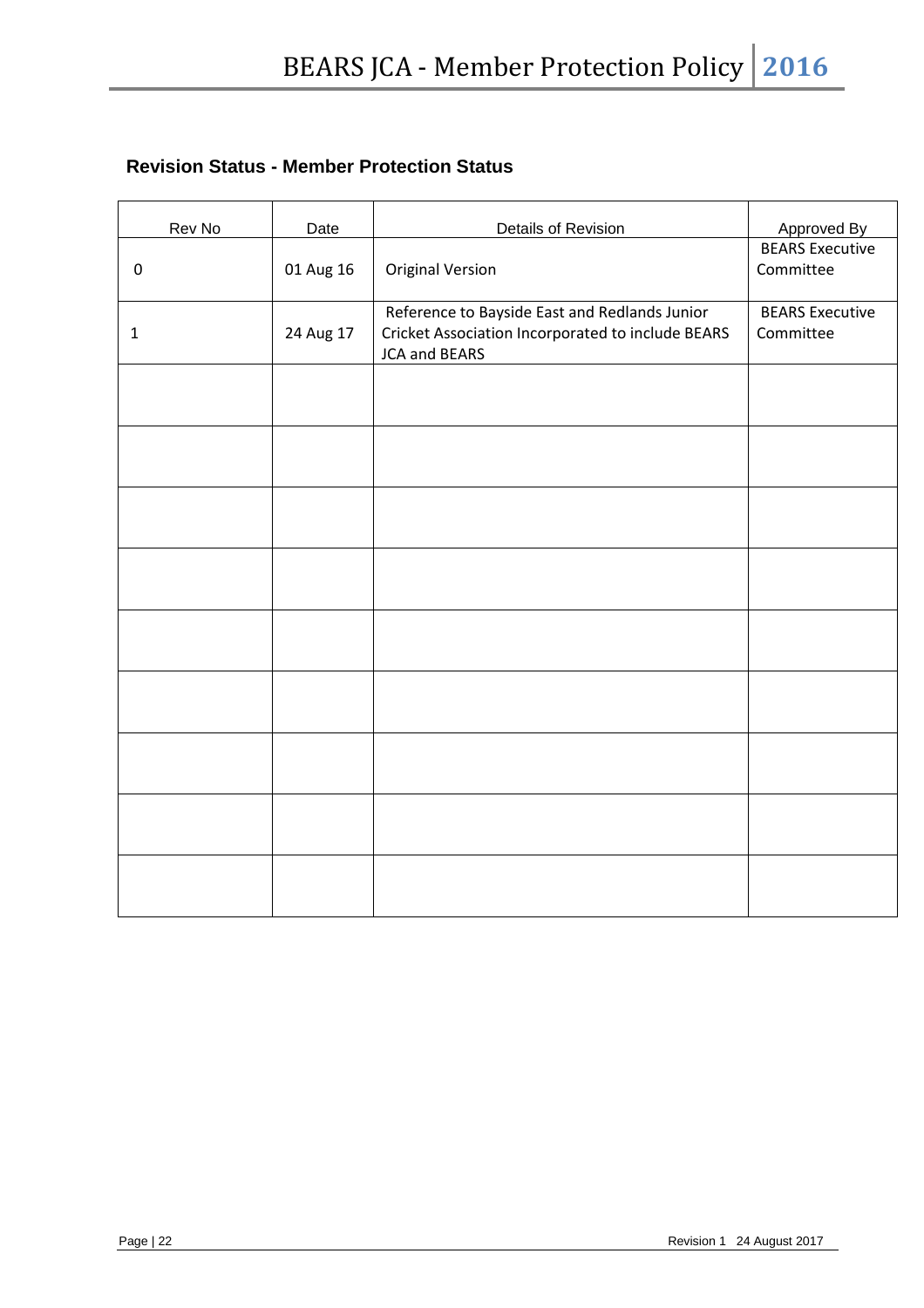# **Attachment 6: Child and Youth Risk Management Strategy Checklist / Action Plan Template**

**(Blue Card system minimum requirements from<https://www.bluecard.qld.gov.au/risk-management.html>)** 

| <b>Mandatory Requirements</b>          |              | Does this already exist?        |           |                                                                  |               |  |
|----------------------------------------|--------------|---------------------------------|-----------|------------------------------------------------------------------|---------------|--|
|                                        |              | Location and/or<br>amendments   | <b>No</b> | Resources required                                               | By whom/when? |  |
| 1. A statement of commitment to the    |              |                                 |           |                                                                  |               |  |
| safety and wellbeing of children and   | $\mathsf{x}$ | <b>Member Protection Policy</b> |           | Included in policy                                               |               |  |
| the protection of children from harm   |              |                                 |           |                                                                  |               |  |
| 2. A code of conduct for interacting   |              | <b>Member Protection Policy</b> |           |                                                                  |               |  |
| with children and young people         | x            | (attachment 2)                  |           | Included in policy                                               |               |  |
|                                        |              |                                 |           | - Should be tailored for your Club                               |               |  |
| 3. Written procedures for recruiting,  |              |                                 |           | or Association<br>- Volunteer management                         |               |  |
| selecting, training and managing staff |              | Association/Club                |           | resources:                                                       |               |  |
| and volunteers                         |              | documents                       |           | https://www.volunteeringqld.org.au<br>/resources/volunteer-      |               |  |
|                                        |              |                                 |           | management#orientate-train-                                      |               |  |
| 4. Policies and procedures for         |              |                                 |           | volunteers                                                       |               |  |
| handling disclosures or suspicions of  | X            | <b>Member Protection Policy</b> |           | - Included in policy                                             |               |  |
| harm, including reporting guidelines   |              |                                 |           | - MPIO training                                                  |               |  |
|                                        |              |                                 |           |                                                                  |               |  |
| 5. A plan for managing breaches of     | X            | <b>Member Protection Policy</b> |           | - Included in policy                                             |               |  |
| the risk management strategy           |              |                                 |           | - MPIO training                                                  |               |  |
| 6. Policies and procedures for         |              |                                 |           | - Included in policy (7.1.3)<br>- Blue card register template at |               |  |
| managing compliance with the blue      | X            | <b>Member Protection Policy</b> |           | http://www.bluecard.qld.gov.au/risk-                             |               |  |
| card system                            |              |                                 |           | management.html - 'employee<br>register xls'.]                   |               |  |